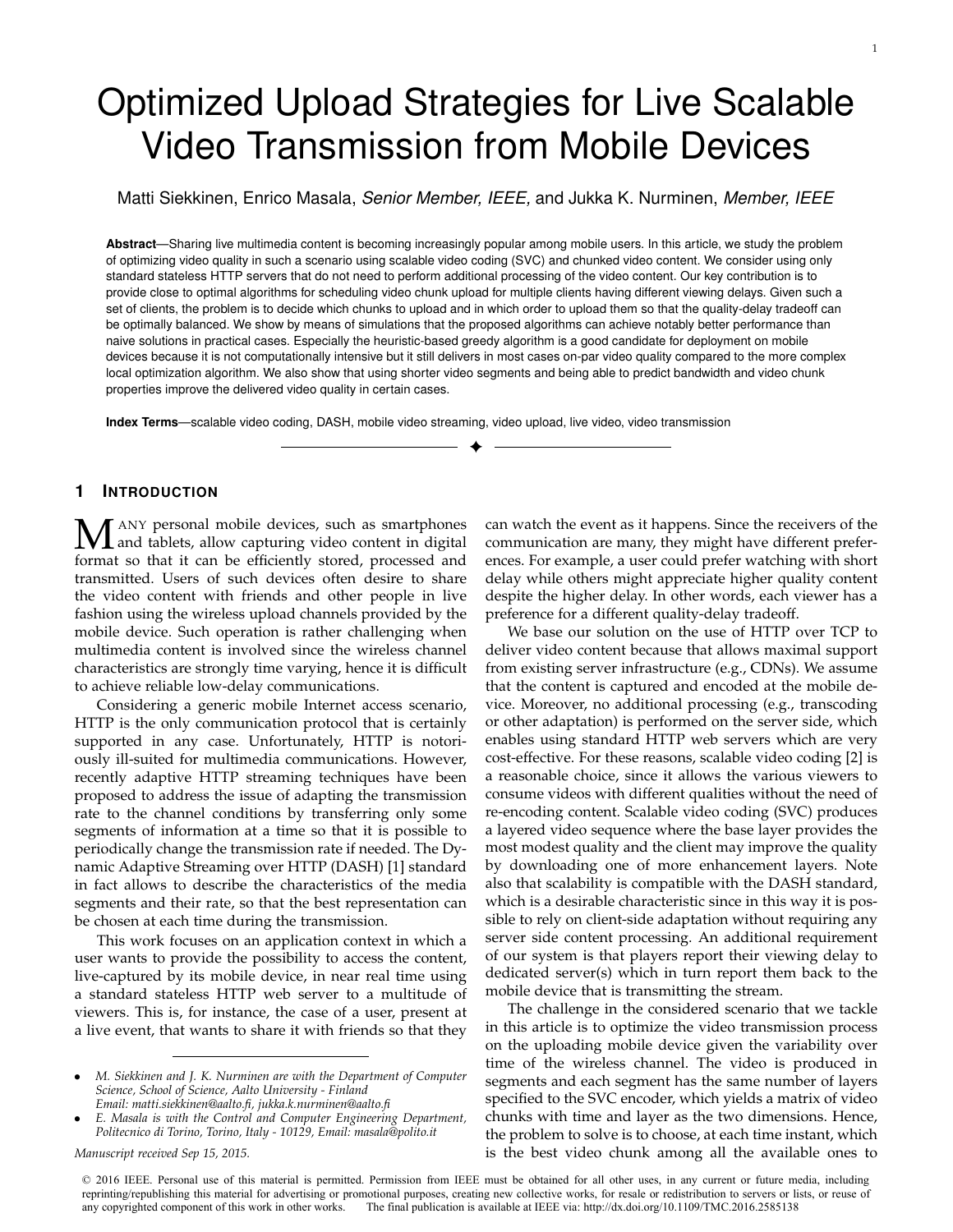upload to the server so that the video quality experienced by all the clients is improved over time as much as possible.

We formulate this optimization problem first with an objective to find a globally optimal solution, that is, the optimal solution given a finite length video sequence and clients with specific delays. However, this optimal solution cannot be achieved in practice, as it requires knowledge of the future bandwidth and size and quality information about video segments that have not yet been generated. Therefore, we then formulate a problem with an objective to find a sequence of locally optimal solutions, which is solvable with a real system.

We present a set of upload scheduling algorithms that solve the optimization problems and compare their performance using simulations. The results confirm that our algorithms beat naïve solutions. We also discover that the video quality delivered by a much simpler greedy algorithm comes very close the locally optimal one, which is good news as it is a much simpler algorithm to compute. However, while the locally optimal algorithm performs well, there is a clear difference to the globally optimal video quality. This result supports the hypothesis that the ability to predict bandwidth variations and video sequence information could substantially improve the video quality.

The paper is organized as follows. First, Section 2 briefly discusses the use of SVC and DASH for sharing videos captured with mobile devices. Then, an SVC-based streaming system design is presented in Section 3. Section 4 contains analytical formulation of the problem used to investigate the complexity of finding the optimal solution for the optimization problem. Practical algorithms to solve the problem are proposed in Section 5 followed by simulation setup in Section 6 and results in Section 7, where the performance is analyzed as a function of several parameters. Finally, related work in the area is presented in Section 8. Conclusions are drawn in Section 9.

### **2 SCALABLE VIDEO CODING FOR DASH**

Scalable video coding [2] provides mechanisms to create an embedded bitstream from which different representations can be extracted by partially decoding the compressed data. The more data is extracted, the higher the quality. In practice, the embedded bitstream features a layered structure that includes a base layer and additional enhancement layers. The base layer corresponds to the data that can be decoded independently of the other layers, providing the lowest supported quality. Additional enhancement layers improve the quality but increase the required rate and require all lower layers to be decoded.

Video scalability can be achieved by means of different techniques. The most important ones are the so-called spatial, temporal and quality (also named SNR) scalability [2]. This work focuses on the scalable extension of H.264/AVC, Scalable Video Coding (SVC) [3], which provides all these types of scalability. For simplicity, we will focus only on the SNR and spatial scalability, but the ideas underlying our approach can be extended to the other form.

The key advantage of layered coding is that the embedded bitstreams can be tailored to match the desired bandwidth by just selecting some layers and dropping others



Fig. 1. System overview.

without transcoding or re-encoding the content. The SVC intrinsic support for adaptation can be exploited by standards such as DASH, which is a popular HTTP-based approach for multimedia streaming over the Internet. The Media Presentation Description (MPD) and the description of segments are covered by the DASH specification which is flexible enough to describe different resources when produced by a scalable encoder. In particular, it is possible to arrange the various layers into different dependent representations by means of a specific DASH attribute named *dependency id*. Thus, clients can request representations as their adaptation logic requires while being sure of having all the resources (i.e., lower layers) required for decoding.

Relying on HTTP for streaming media delivery has several benefits in addition to the ubiquitous support. Above all, we mention the ability of the Internet infrastructure to efficiently support HTTP through proxies and caches [4].

# **3 SYSTEM DESIGN**

## **3.1 Overview**

We propose a system for live video streaming from a mobile device. Figure 1 illustrates the system and its different components considered in this work.

As soon as the user starts transmitting, a suitable Media Presentation Description (MPD) is generated and uploaded by the mobile node to a simple stateless HTTP server. The DASH MPD is parametrized (i.e., uses the SegmentTemplate tag) so that it can be kept unchanged when a new resource becomes available on the server.

Note that, to achieve low latency, the mobile device acquires and encodes video data in chunks of predetermined duration, so that they can be simply uploaded to the HTTP server and made immediately available to the viewers without any further server processing. As previously mentioned this allows to keep the system both cheap and highly scalable in terms of number of viewers.

A critical aspect of the system is how to optimally tune and configure the parameters of all subsystems so that the latency is minimized without too much performance overhead. The main focus of this work is how to deal with the typical bandwidth fluctuations of the wireless channel, which leads to the upload scheduling problem that we formulate in the next subsection. Another important parameter is the DASH segment size, whose size should be small to allow for sufficiently frequent upload scheduling decisions but large to avoid inefficiencies caused by the HTTP protocol overhead and the coding process.

<sup>© 2016</sup> IEEE. Personal use of this material is permitted. Permission from IEEE must be obtained for all other uses, in any current or future media, including reprinting/republishing this material for advertising or promotional purposes, creating new collective works, for resale or redistribution to servers or lists, or reuse of any copyrighted component of this work in other works. The final publication is available at IEEE via: http://dx.doi.org/10.1109/TMC.2016.2585138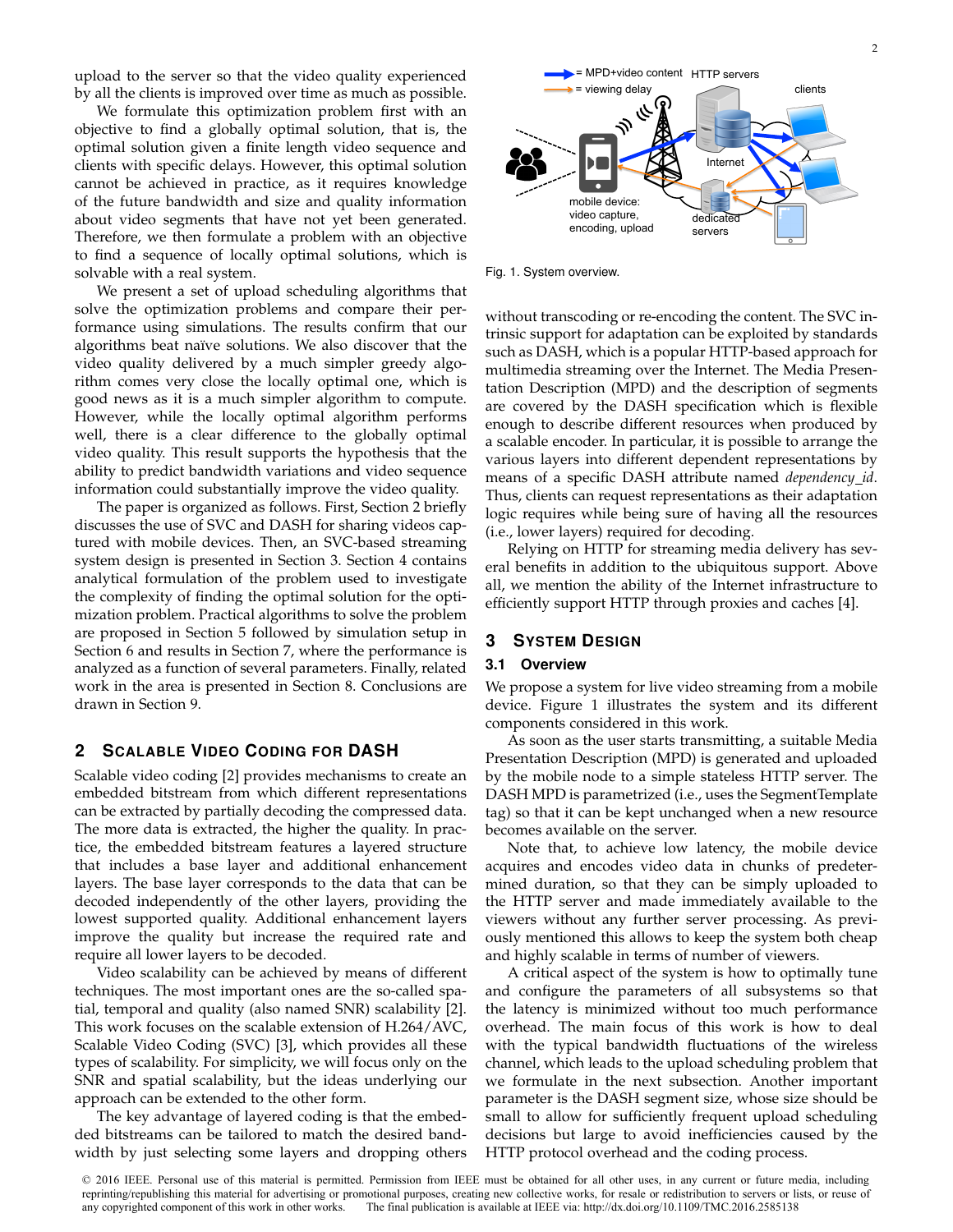## **3.2 Viewing Delay**

Our system is designed to optimize the quality-delay tradeoff. We define the viewing delay as the time interval between the moment that the mobile device has finished encoding a particular video segment and the moment that the client player attempts to play that segment. The viewing delay can be some default delay chosen by the player software or it may be user specified, i.e. user explicitly sets the desired delay-quality tradeoff, if the player software allows it. The client player knows the start time of the stream from the MPD from which the viewing delay can be calculated.

In this work, we do not account for the variable time that is spent by the client player to download a video chunk from the HTTP server. In other words, we assume that the client can instantly fetch a chunk as it arrives to the server. In a real system, the retrieval latency is non-negligible but also unknown to the uploader. Therefore, a straightforward way to account for it would be to add a constant delay to the client reported viewing delay as a safety margin when optimizing the chunk uploading. The margin would ensure that the client manages to fetch appropriate chunks in time.

When a new video viewing client joins the system, it must transmit its viewing delay to the transmitting mobile device. The delay can be selected by the player software or it may be user specified, i.e. user explicitly sets the desired delay-quality tradeoff. In the system that we envision, the transmitting mobile device gets the client delays through dedicated servers to which the viewing clients report their delay. Note that as the amount of this information is tiny, only a small number of servers is required for a large number of clients. In other words, the video content is delivered using a common HTTP server infrastructure, whereas the delay information is obtained in a way that is specific to our system. In case a mobile client uses legacy player software that does not support reporting the viewing delay, the client can view the stream but the transmitting mobile device does not account for it when optimizing its chunk uploading strategy. Hence, such clients may experience worse video quality than those that report their viewing delays.

# **4 UPLOAD SCHEDULING PROBLEM**

#### **4.1 Problem Statement**

The optimization problem can be stated as finding the upload schedule for the video chunks of the various layers already encoded by the mobile device that maximizes the expected quality for all the clients that are playing the video content. Moreover, it is of paramount importance to make sure that the base layer is always received by all clients in order to avoid annoying playback interruptions.

The schedule must take into account the dependencies between layers, i.e., it cannot upload a chunk at layer  $l$ if layer  $l - 1$  has not yet been uploaded. Clients are not expected to start playback at the same time. Therefore, the quality experienced by them is directly proportional to the delay, with respect to the real-time, that clients use in playing back the content. The more they lag behind realtime, the higher is the quality.

In this work we focus on maximizing the average of the quality experienced by all clients. However, more sophisticated objective functions could be used to merge the

TABLE 1 Symbols used throughout the paper.

| All times are expressed as multiple of chunks unless otherwise noted                         |                                                                                                                             |  |  |  |  |
|----------------------------------------------------------------------------------------------|-----------------------------------------------------------------------------------------------------------------------------|--|--|--|--|
| $T_C$                                                                                        | DASH segment duration in seconds                                                                                            |  |  |  |  |
| d                                                                                            | Number of DASH segments in the video                                                                                        |  |  |  |  |
| $\overline{i}$                                                                               | Segment index (starting from 0)                                                                                             |  |  |  |  |
| $\frac{i_i^{\pi_k^d}}{L}$                                                                    | Segment index of the ith chunk of upload schedule $\pi_k^d$                                                                 |  |  |  |  |
|                                                                                              | Number of layers created by the video encoder                                                                               |  |  |  |  |
| l                                                                                            | Layer index                                                                                                                 |  |  |  |  |
| $\frac{l_i^{\pi_k^d}}{l_i}$                                                                  | Layer index of the ith chunk of upload schedule $\pi_k^t$                                                                   |  |  |  |  |
|                                                                                              | Highest available layer for segment $i$                                                                                     |  |  |  |  |
|                                                                                              | $\overline{\overline{l}_{i}^{\pi}^{\overline{d}}\n}$<br>Highest available layer for segment <i>i</i> after uploading chunks |  |  |  |  |
|                                                                                              | according to schedule $\pi_k^d$                                                                                             |  |  |  |  |
| $\overline{\theta_m^t \subset \pi_k}$                                                        | Subschedule (ordered list) of generated but not uploaded<br>chunks at $t$                                                   |  |  |  |  |
|                                                                                              |                                                                                                                             |  |  |  |  |
|                                                                                              | Size of chunk <i>i</i> at layer <i>l</i><br>$s_{i,l}$                                                                       |  |  |  |  |
| $\frac{q_{i,l}}{t}$                                                                          | Increment of quality of chunk $i$ at layer $l$                                                                              |  |  |  |  |
|                                                                                              | Current encoding time in number of segments generated                                                                       |  |  |  |  |
|                                                                                              | Number of clients<br>$\overline{N}$                                                                                         |  |  |  |  |
| $\, n$                                                                                       | Client index                                                                                                                |  |  |  |  |
| $\delta_n$                                                                                   | Delay of client $n$ watching the video                                                                                      |  |  |  |  |
| π                                                                                            | The set of all valid upload schedules for a video of $d$ segments                                                           |  |  |  |  |
| $\pi_k$                                                                                      | A chunk upload schedule for a video of d segments                                                                           |  |  |  |  |
| $S(\pi_k)$                                                                                   | Size of a schedule $\pi_k$ , i.e., bits required to upload chunks                                                           |  |  |  |  |
|                                                                                              | belonging to it                                                                                                             |  |  |  |  |
| $x_{i,l}^{\pi_k}(t)$<br>Selector variable (0 or 1) modeling the availability of chunk $i$ at |                                                                                                                             |  |  |  |  |
|                                                                                              | layer $l$                                                                                                                   |  |  |  |  |
| $\scriptstyle{Q_n}$                                                                          | Quality experienced by client $n$ watching the whole video                                                                  |  |  |  |  |
| $V_k$                                                                                        | Number of chunks to be uploaded according to schedule $\pi_k$                                                               |  |  |  |  |
| $\overline{B_t}$                                                                             | Number of bits that can be uploaded during segment $t$                                                                      |  |  |  |  |
|                                                                                              |                                                                                                                             |  |  |  |  |



Fig. 2. Representation of chunks, split into the available layers, and the relevant time instants in the system. Chunks in gray have already been successfully uploaded to the server.

qualities of all clients in a single metric, such as maximizing the minimum of the qualities experienced by all clients, or using the minimax criterion [5].

#### **4.2 Global Optimization Problem**

In the following we analytically formulate the problem. We call it global optimization problem because we aim to find the global optimum as opposed to a local one, which we discuss in Section 4.3. Table 1 describes all the symbols used.

We refer to Fig. 2 that illustrates a generic situation in which a number of DASH segments have been encoded, each one into several layers. The current time is indicated by  $t$  and it is counted in terms of segments of video elapsed, i.e. generated. The mobile device is encoding the data for the new DASH segment which is represented by the chunks with dashed lines in the figure, and the new data will be available only after  $T_C$  seconds, i.e., the DASH segment duration. The gray chunks are the one that, given the previous upload schedule decisions and upload channel conditions, are available on the server at time t.

Let  $i$  be the index of the segment, starting from  $0$ , produced by the encoder on the mobile device, and  $l$  be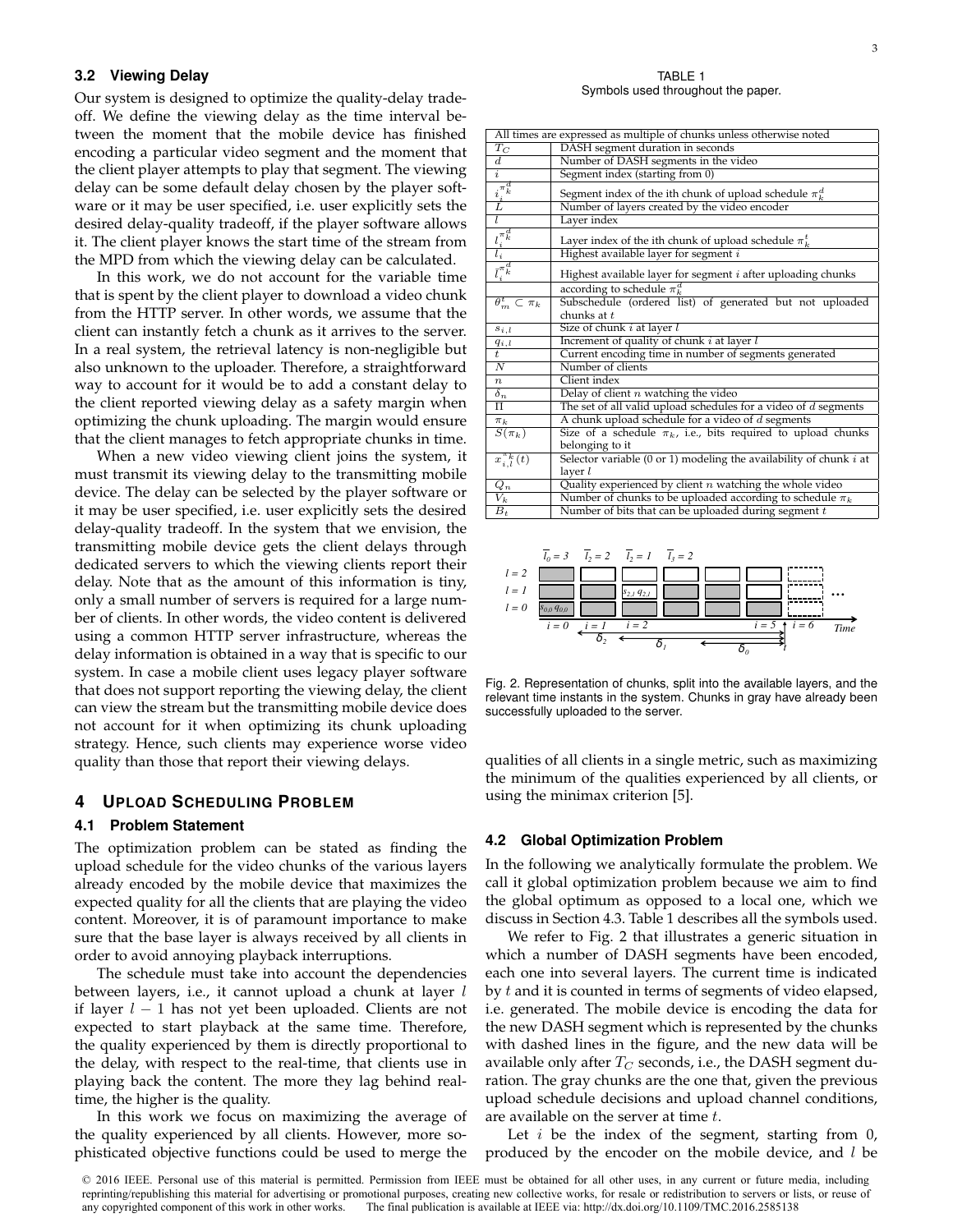the layer, starting from 0, corresponding to each chunk in the segment. We represent a chunk as a pair of segment index and layer  $(i, l)$ . At the encoder, the size  $s_{i,l}$  and the incremental contribution to quality  $q_{i,l}$  of each chunk  $(i, l)$  is known, as well as how many layers, for each segment, have already been successfully uploaded to the server. This is indicated by the  $l_i$  values. As for quality, we simply measure it by computing the peak signal-to-noise ratio (PSNR) when l layers for the segment are available, as it is commonly done in the video communication research community.

Let  $N$  be the number of clients currently watching the video. Each one started playback with a certain initial delay with respect to the encoding time. Without loss of generality, we approximate such value considering the point on the segment boundary at which chunks must be available to allow playback. In other words, if the delay of the client is not a multiple of the segment duration  $T_C$ , it will be rounded toward the lowest value which is a multiple of  $T_C$ . Therefore, the situation can be summarized as in Fig. 2 where each client delay  $\delta_n$ , expressed in number of segments, coincides with a segment boundary.

In this paper, we consider only the bandwidth limitations on the video uploader's side. In other words, our solution provides the optimal quality for a set of clients provided that they have enough downstream bandwidth. Mobile networks typically have asymmetric bandwidth allocations so that the upstream bandwidth is narrower than the downstream one, hence the uploader side is usually the bottleneck. This assumption also limits the computational complexity of the problem to a feasible level. The upstream bandwidth is generally not known beforehand but the uploader can measure it while uploading.  $B_t$  denotes the number of bits that can be uploaded during the time interval when the tth video segment is being generated.

We want to find the chunk upload schedule that provides the best quality for all clients among all the possible, and potentially numerous, schedules. More formally, a specific kth upload schedule is an ordered list of chunks

$$
\pi_k = ((i_1^{\pi_k}, l_1^{\pi_k}), \dots, (i_{V_k}^{\pi_k}, l_{V_k}^{\pi_k})) \tag{1}
$$

drawn from the set of chunks of a video that has duration of d segments. A valid schedule cannot contain chunks of a segment for which all the lower layer chunks are not included. We denote the set of all  $K$  such valid policies for a video of  $d$  segments by

$$
\Pi = (\pi_1, \dots, \pi_K) \tag{2}
$$

The size of an upload schedule  $\pi_k$  is

$$
S(\pi_k) = \sum_{(i,l) \in \pi_k} s_{i,l} \tag{3}
$$

Obviously, not all chunks belonging to an upload schedule are immediately available at the server for viewing. As the uploader progresses, more and more chunks will be available for clients. As a consequence, the larger the viewing delay of a client, the more chunks, i.e., the better quality, it will be able to play. We model the availability of a particular chunk belonging to an upload schedule  $\pi_k$  with a selector variable  $x_{i,l}^{\pi_k}(t)$ . It is one if at time instant  $t$ , which is counted in video segments from the start, the chunk  $(i, l)$  has been uploaded to the server and zero otherwise. Hence, it is a step function for each chunk belonging to the schedule and zero function for chunks that do not belong to the schedule. Using the selector variable, we can express the quality experienced by client  $n$  when watching video of  $d$ segments uploaded according to schedule  $\pi_k$  as

$$
Q_n^{\pi_k} = \sum_{(i,l)} \left( x_{i,l}^{\pi_k} (i - 1 + \delta_n) q_{i,l} \right)
$$
 (4)

Hence, given a video of  $d$  segments, our objective is to solve the following problem

$$
\begin{array}{ll}\n\text{maximize } f(Q_0^{\pi_k}, \dots, Q_{N-1}^{\pi_k}) \\
\pi_k \in \Pi \quad \text{at } \pi_k & \text{at } \pi_k, \dots, \delta_N \\
\text{subject to: } S(\pi_k) \leq \sum_{i=1}^{N+1} B_i, \quad \text{(5)}\n\end{array}
$$

where  $f(\cdot)$  is a function that merges together the qualities experienced by each single client into a single value. The constraint comes from the observation that it is useless to upload further chunks after all clients have played the last segment. It takes  $d + \delta_n$  segments time for client *n* to play all the  $d$  video segments. Hence, the sum in the constraint equals the number of bits that can be uploaded until all the clients have played all the  $d$  segments. We do not set any constraints on how early a specific chunk is allowed to appear in a schedule. Consequently, if the chunk is not available at the time that it is scheduled for upload, the uploader simply waits until it has been generated.

In the rest of the paper, we set the function  $f(\cdot)$  to the average of the quality experienced by all clients, i.e.,

$$
f(Q_0^{\pi_k}, \dots, Q_{N-1}^{\pi_k}) = \frac{1}{N} \sum_{n=0}^{N-1} Q_n^{\pi_k}.
$$
 (6)

The previous formulation becomes:

$$
\underset{\pi_k \in \Pi}{\text{maximize}} \frac{1}{N} \sum_{n=0}^{N-1} \sum_{(i,l)} \left( x_{i,l}^{\pi_k} (i-1+\delta_n) q_{i,l} \right)
$$
\n
$$
\underset{d+\max \delta_1, \dots, \delta_N}{\text{subject to:}} S(\pi_k) \le \sum_{i=1}^{N+\max \delta_1, \dots, \delta_N} B_i \tag{7}
$$

Intuitively, the optimal solution should maximize the video quality considering all the clients. The tricky part is to decide whether it is better to send an enhancement layer chunk of a recently encoded segment (i.e., with high i) or of an older segment (smaller i) given that clients are viewing the stream with different playback delays. A very recent chunk would usually benefit all the clients, whereas an older one will be useless to those clients that have already played the corresponding segment. As the quality increment  $q$  delivered by a chunk varies, the optimal solution needs to compare them to deem whether, for instance, an older low layer chunk with high  $q$  value is a better choice than a more recent top layer chunk with smaller  $q$  value.

Also, we assume that the upload bandwidth is enough to always accommodate the base layer (i.e.,  $l = 0$ ) of each chunk, whereas the upload of higher layers is subject to bandwidth availability. If the upstream bandwidth is less than the base layer bitrate, live video streaming is impossible and video playback at the viewer side will eventually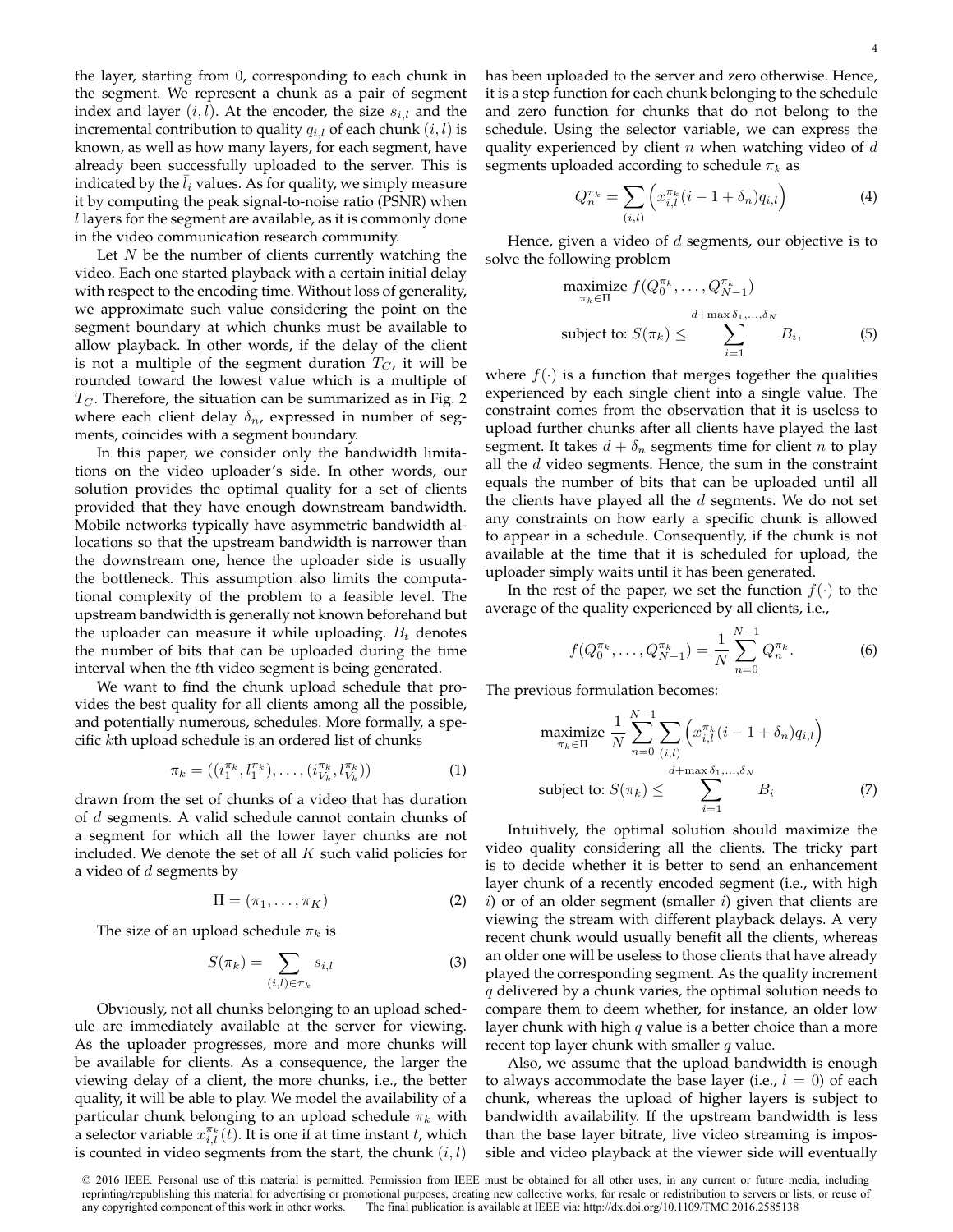stall no matter which upload schedule is used. In practice, as we will see in the next section, we prioritize base layer chunks so that buffering events, which are particularly disruptive for video quality, are completely avoided given that the above bandwidth availability assumption holds.

#### **4.3 Local Optimization Problem**

Without any knowledge of the upcoming bandwidth, the global optimization problem cannot be solved. In case bandwidth prediction techniques are applicable, the global optimization problem can be solved, although in such a case the optimality depends on the prediction accuracy. Furthermore, the size and quality of chunks belonging to future video segments are generally unknown. For these reasons, it is useful to know how simpler solutions that rely on finding local optima compare to the globally optimal solution. We next formulate such a problem that does not rely on the knowledge of future bandwidth availability.

The idea is that every time a new segment has been generated, we try to find an optimal upload schedule for those chunks that have already been generated but not yet uploaded. In this way, we iteratively solve a series of local optimization problems.

Let  $\theta_m^t \subset \pi_k$  denote a particular subschedule that determines a specific ordered list of already generated but not yet uploaded chunks to upload during the generation of video segment t. For example, the white blocks in Figure 2 can be members of such a subschedule. A valid subschedule is such that a combination of them forms a valid upload schedule for video of  $d$  segments:  $\bigcup_{t=0}^d \theta_m^t \in \Pi$ . Using this notion, we can formulate the problem as follows:

for each *t*: maximize 
$$
\frac{1}{N} \sum_{n=0}^{N-1} \sum_{(i,l)} \left( \sum_{j=1}^{t} \left( x_{i,l}^{\theta_n^j}(i-1+\delta_n) \right) q_{i,l} \right)
$$
subject to: 
$$
S(\theta_m^t) \leq B_t
$$
 (8)

In the above formulation, whenever a new video segment has been generated, we try to upload those chunks that maximize the quality considering all the clients. The difference to the global problem formulation (Eq (5)) is that in the above we proceed iteratively for each  $t$ , and that in each step we sum up the selector variables from all the subschedules until now, i.e., the previously chosen ones and the current tth one that we try to find, in order to determine the quality that a particular client will experience.

Note that, even in this local optimization problem, we need some estimate of  $B_t$ , i.e., the amount of bandwidth available during the time that the next video segment is being generated. We use the knowledge of the amount of available bandwidth during the previous segment as we will see in the next section.

#### **4.4 Problem Analysis**

#### *4.4.1 Constant Size Chunks*

To get some insight into the complexity of the problem, we first consider a simpler case in which all chunks have the same size, i.e.,  $\forall i, \overline{l}$  :  $s_{i,l} = S'$ . For simplicity's sake, in this analysis we assume to have a perfect knowledge of the upload channel conditions for the next segment duration (i.e., we know  $B_t$  for each value of t).

If all chunks have the same size, they can be characterized only by the quality  $q_{i,l}$  they can provide to the decoded video sequence. Let us denote the number of chunks that can be uploaded by  $V$ , i.e., that is the length of the schedule that solves the problem at hand. It is obviously a function of  $S'$  and bandwidth. Let us further consider that  $t$  video segments have been encoded until now. Hence, these V chunks can be part of any of the  $t$  segments. Therefore, the number of possible combinations is the number of ways to allocate  $V$  elements in  $t$  bins. This is a well-known combinatorial problem whose solution is the so called *multiset coefficient* [6]:

$$
\begin{pmatrix} V \\ t \end{pmatrix} = \begin{pmatrix} V+t-1 \\ t \end{pmatrix} = \frac{(V+t-1)!}{t!(V-1)!} \tag{9}
$$

Note that this is an upper bound of the number of possible combinations that need to be explored to find the optimal solution to Eq  $(8)$ . In general, less than V elements can be assigned to each bin (a segment in our case) because some layers may have already been uploaded.

Considering the two flavors of the optimization problem, the number of chunks that can be uploaded is  $V_{loc} = \left| \frac{B_t}{S'} \right|$ CHUIRS that can be uptodued is  $v_{loc} = \lfloor \frac{S'}{S'} \rfloor$ <br> $\lfloor \frac{\sum_{i=1}^{d+\max \delta_1,...,\delta_N} B_i}{S'} \rfloor$  for the local and global and  $V_{glob} =$ problems, respectively. In addition, we only need to consider the chunks of those video segments that the clients have not yet played, which reduces the solution space for the local optimization problem. In other words,  $t$  is bounded by the viewing delay. In case of the global problem,  $t$  simply equals d. In case of the local problem, it is feasible to calculate the coefficient given a reasonable number of layers. On the contrary, solving the global problem through brute force search is not computationally feasible because  $V$  and  $t$ become too large in Eq (9).

## *4.4.2 Variable Size Chunks - The Knapsack Problem*

Video chunks are generally not of the same size. The more general problem where the chunk sizes differ can be viewed as a variation of the well-known knapsack problem. In that problem, one is given a set of items each of which has a weight and value and the task is to find the set of items whose combined value is as large as possible and which fit into a bag that can hold at most a specified amount of weight. In our case, the bag is the total amount of bits that can be transmitted, i.e., the bandwidth summed up over the time interval, and each chunk represents an item with weight being its size in bits and value its quality.

Both the local and the global optimization problems can be cast as the knapsack problem. We are specifically dealing with the 0/1 knapsack problem in which an item can be included in the solution only once or not at all. This problem can be solved efficiently using dynamic programming in  $\mathcal{O}(nW)$  time where W is the bag size, i.e., the amount of bits that can be transmitted, and  $n$  is the number of chunks. Our problem presents some additional constraints: 1) a higher layer chunk cannot be included unless a lower layer chunk of the same segment is already part of the solution, and 2) the solution to our problem is an ordered set of items and the value of an item depends on its position in the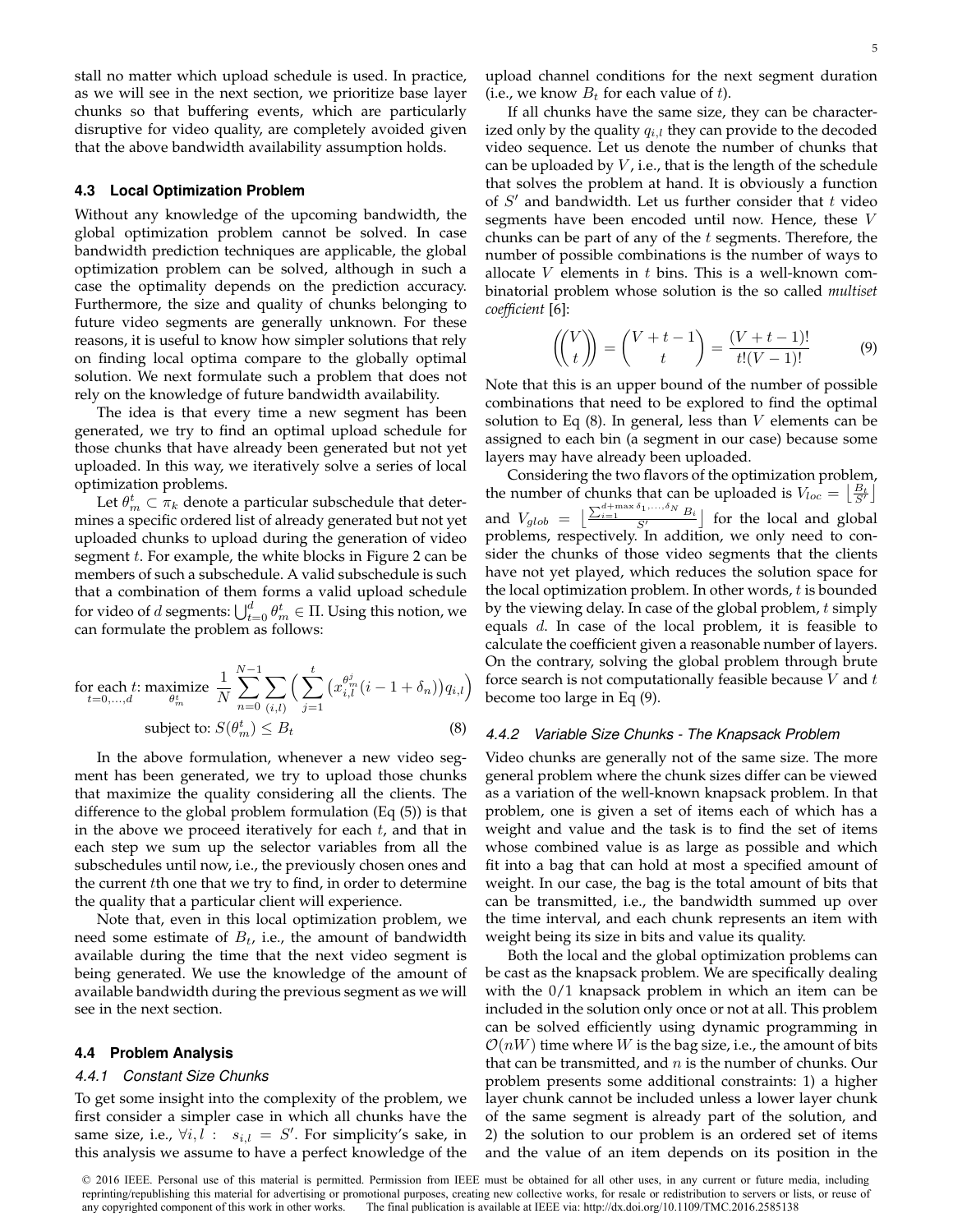

Fig. 3. Chunk uploading order for the three diagonal strategies.

bag. Neither of these constraints increases the complexity of the problem as we can handle both of them with simple comparison operations as we will show in the next section.

## **5 PROPOSED ALGORITHMS**

## **5.1 Naive Upload Strategies**

We define three na¨ıve strategies: *horizontal*, *vertical*, and *diagonal* strategies. These strategies are called naïve because they do not adapt to the playback schedule of clients. We define these strategies for the purposes of comparative evaluation. These strategies are summarized in the following, more details can be found in [7].

The horizontal strategy uploads all the base layer segments in order, then it continues with the first enhancement layer and so on. Therefore, it minimizes delay for all clients before enhancing quality. On the contrary, the vertical strategy uploads all layers of a video segment before moving on to the next one, hence it prioritizes quality instead of delay. It is clear that in almost all cases neither of these strategies is optimal. Instead, they can be considered as the extreme strategies in between which the optimal one lies.

The diagonal strategy lies in between the previous two. We specify three flavors of it: gradual, moderate, and steep diagonal. Common to all the three strategies is that the lower the layer, the more chunks of that layer will have been uploaded at a given point of time. In addition, the strategies adapt to bandwidth variation by uploading the base layer chunk whenever a new segment is available. Only after that, these algorithms decide on which higher layer chunks to upload before the next segment is expected to be available. The three flavors differ in the number of segments that a higher layer lags behind its immediate lower layer.

Figure 3 illustrates their upload progress. The gradual strategy spends the excess time, after uploading each of the base layer chunks, by filling up the gaps in the the first enhancement layer. The moderate strategy, instead, always uploads a chunk corresponding to a first enhancement layer if excess time remains and only after that uploads a segment corresponding to the second enhancement layer. Finally, the steep strategy ensures that the lag between the enhancement layers is at most one segment by filling up the gaps on all those layers with the same priority.

#### **5.2 Locally Optimal Upload Strategy**

We first consider algorithms for the local optimization problem. We present two variants. The first one is a greedy algorithm based on a simple heuristic. The second one is based on solving the knapsack problem using dynamic

programming. Both algorithms iteratively calculate the set of chunks to upload after new segment becomes available. In this way, the algorithms adapt if the viewing delays of clients changes or new clients join and existing ones leave.

#### *5.2.1 Simple heuristic*

Our first algorithm relies on the following assumption: when uploading more layers to a segment, the quality, i.e., the PSNR, of that segment increases at a rate that is smaller than the rate at which the chunk size increases with each new layer. In other words, with each new layer, we need to transmit more bits in order to increase the quality by the same amount. Our encoding experiments suggest that this assumption usually holds. In fact, this is a consequence of the convexity of the rate-distortion curves that exhibit diminishing quality gain as the bitrate increases. Consequently, we propose a greedy algorithm that uses PSNR increase by the chunk divided by its size in bits as a heuristic to maximize upon each selection of the next chunk to upload. Because of the underlying assumption, we only need to compare the next missing chunk of each segment when making a selection. The pseudocode is shown in Algorithm 1. The algorithm is run each time a new video segment has been generated.

**Algorithm 1** Greedy approach 1: input: chunk sizes and qualities  $s_{i,l}$ ,  $q_{i,l}$ ;

|     | 2: input: client viewing delays $\delta_n$ ;                                                                         |  |  |  |  |
|-----|----------------------------------------------------------------------------------------------------------------------|--|--|--|--|
|     | 3: init: not yet uploaded avail. chunks $C \leftarrow \bigcup_{l=0}^{L-1} (0, l)$ ;                                  |  |  |  |  |
|     | 4: init: client viewing positions $P_n \leftarrow -\delta_n$ ;                                                       |  |  |  |  |
|     | 5: init: time till next segment is available $t_{next}$ ;                                                            |  |  |  |  |
|     | 6: while $C \neq \emptyset$ do                                                                                       |  |  |  |  |
| 7:  | update qualities $q_{i,l}$ weighted by $P_n$ ;                                                                       |  |  |  |  |
| 8:  | repeat                                                                                                               |  |  |  |  |
| 9:  | $W_{up} \leftarrow estimate\_upload\_budget(B_i, t_{next});$                                                         |  |  |  |  |
| 10: | for all $(i, l_i) \in \mathcal{C} : l_i < L - 1$ do                                                                  |  |  |  |  |
| 11: | $h_i \leftarrow \frac{q_{i,\bar{l}_i+1} - q_{i,\bar{l}_i}}{s_{i,\bar{l}_i+1}}$<br>$\triangleright$ Compute heuristic |  |  |  |  |
| 12: | end for                                                                                                              |  |  |  |  |
| 13: | $i' \leftarrow \arg \max_i h_i$                                                                                      |  |  |  |  |
| 14: | upload $(i', l_{i'} + 1)$ and remove it from $\mathcal{C}_i$                                                         |  |  |  |  |
| 15: | $l'_i \leftarrow \min(L-1, l'_i+1)$<br>$\triangleright$ Update uploaded layer                                        |  |  |  |  |
| 16: | $B_i \leftarrow measure\_upload\_rate$ ;                                                                             |  |  |  |  |
| 17: | update $t_{next}$ ;                                                                                                  |  |  |  |  |
| 18: | <b>until</b> $W_{up}$ too small to upload another chunk                                                              |  |  |  |  |
| 19: | wait until new segment is available;                                                                                 |  |  |  |  |
| 20: | add chunks of new segment into $\mathcal{C}$ ;                                                                       |  |  |  |  |
| 21: | update $P_n$ and $t_{next}$ ;                                                                                        |  |  |  |  |
|     | 22: end while                                                                                                        |  |  |  |  |
|     |                                                                                                                      |  |  |  |  |

There are a few things to clarify in the code. We initialize the set of chunks available for upload but not yet uploaded to the chunks of the first segment (line 3). In other words, the algorithm starts running after the first video segment has been generated. After initialization, the algorithm enters a loop in which it stays until the video is no longer being generated and there are no more chunks left to upload that would benefit any client. In the beginning of the loop, the chunk qualities are recomputed so that the quality increase is weighted by the number of clients that will benefit from its upload, i.e., those that are currently viewing a more ancient segment. There is a second inner loop (lines 8-18) within which the algorithm selects and uploads chunks one by one based on the heuristic value until the latest upload rate measurement suggests that the remaining upload budget would no longer enable uploading another chunk before

<sup>© 2016</sup> IEEE. Personal use of this material is permitted. Permission from IEEE must be obtained for all other uses, in any current or future media, including reprinting/republishing this material for advertising or promotional purposes, creating new collective works, for resale or redistribution to servers or lists, or reuse of any copyrighted component of this work in other works. The final publication is available at IEEE via: http://dx.doi.org/10.1109/TMC.2016.2585138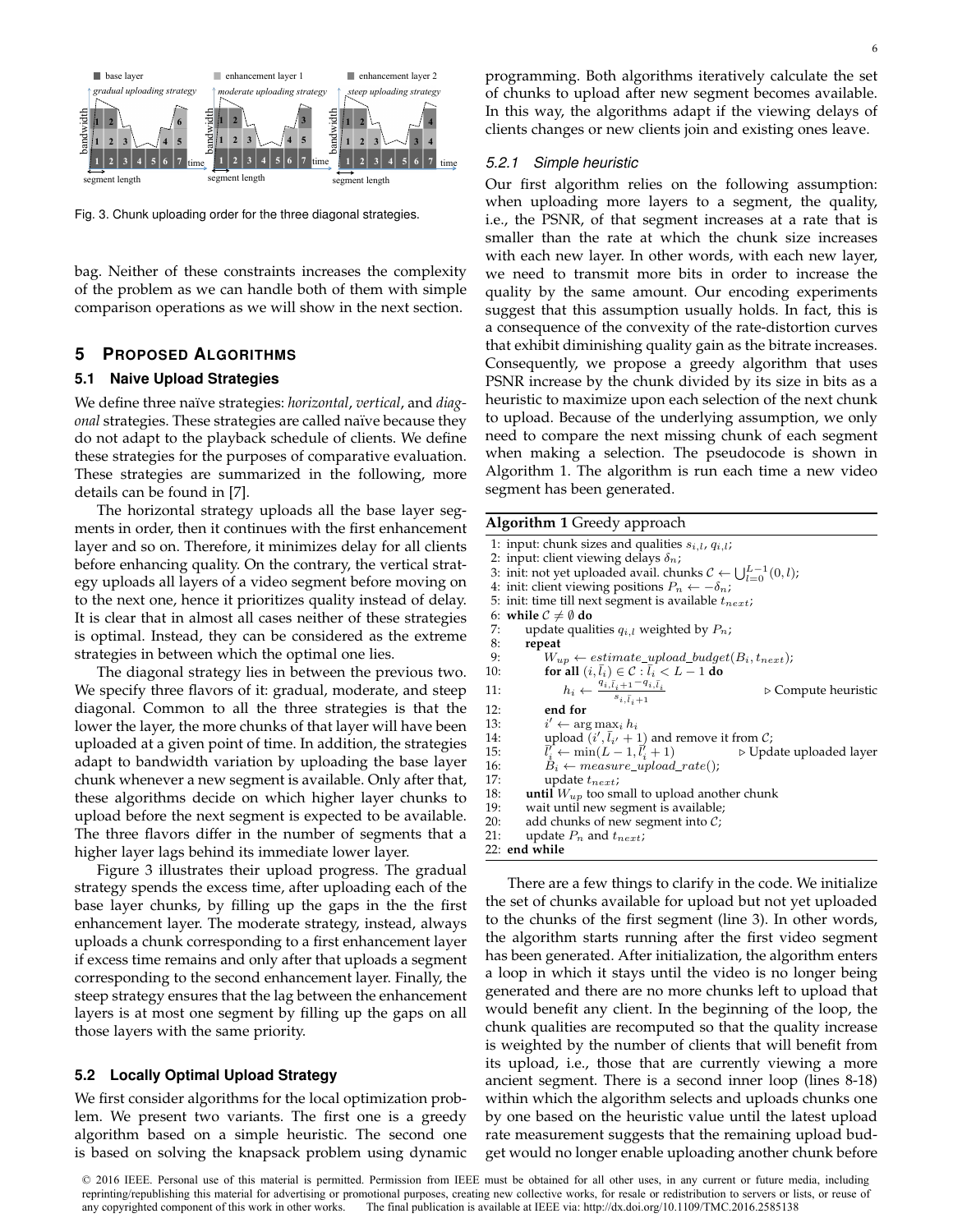the next video segment becomes available. After that, the algorithm waits until this happens, adds the new chunks to the set of chunks available for upload, and proceeds again to select and upload them.

Note that the amount of time spent idle waiting for chunks of new segment to become available depends, on one hand, the accuracy of the upload rate estimation and, on the other hand, the chunk sizes. If chunk sizes are large, the expected amount of accumulated idle waiting time is also larger than in the case of small chunks because the duration of the idle time is directly related to chunk sizes. We investigate the effect of this phenomenon on the performance of the algorithms in Section 7.

The complexity of Algorithm 1 is  $\mathcal{O}(Vt)$  which can be slightly improved if the  $h_i$  data is not searched for maximum every time but it is kept in a structure such as a sorted heap that allows building in  $\mathcal{O}(t \log t)$  time but inserting in  $\mathcal{O}(\log t)$  time, operation that needs to be performed  $V - 1$  times. Therefore, the final complexity is  $\mathcal{O}(t \log t + V \log t) = \mathcal{O}((t + V) \log t).$ 

## *5.2.2 Using Dynamic Programming*

Our second algorithm for the local optimization problem is based on solving the 0/1 knapsack problem using dynamic programming. The pseudocode of the algorithm is presented in Algorithm 2 and of the knapsack solver in Algorithm 3.

**Algorithm 2** Local optimization using 0/1 knapsack solver

```
1: input: chunk sizes and qualities s_{i,l}, q_{i,l};
 2: input: client viewing delays \delta_n;
  3: init: not yet uploaded avail. chunks \mathcal{C} \leftarrow \bigcup_{l=0}^{L-1}(0, l);
  4: init: client viewing positions P_n \leftarrow -\delta_n;
 5: init: time till next segment is available t_{next};
 6: while C \neq \emptyset do<br>7: update quali
 7: update qualities q_{i,l} weighted by P_n;<br>8: repeat
 8: repeat<br>9: W_u9: W_{up} \leftarrow estimate\_upload\_budget(B_i, t_{next});<br>10: \Pi \leftarrow solve \; knsack(C, a_i, P_n, W_{un});10: \Pi \leftarrow solve\_knsack(\mathcal{C}, q_{i,l}, P_n, W_{up}); \triangleright Algorithm 3<br>11: upload \Pi;
11: \text{upload } \Pi;<br>12: \text{remove } \Pi12: remove Π from C;<br>13: B_i \leftarrow measure \ u13: B_i \leftarrow measure\_upload\_rate();<br>14: update t_{next}:
14: update t_{next};<br>15: until W_{\text{un}} too sm
           until W_{up} too small to upload another chunk
16: wait until new segment is available;<br>17: add chunks of new segment into C:
17: add chunks of new segment into C;<br>18: update P_n and t_{next};
           update P_n and t_{next};
19: end while
```
Algorithm 2 only differs from Algorithm 1 in the contents of the inner loop (lines 8-15). Upload budget is estimated in the same way but instead of computing the heuristic, the algorithm calls the knapsack solver algorithm. The reason why this call is enclosed in the inner loop is that the sack size, i.e., the amount of bits that can be uploaded until the next segment is available, is an estimate. In case it gets underestimated, the loop ensures that a new solution is calculated until there is no more slack time.

Algorithm 3 is in most parts a standard 0/1 knapsack solver that uses dynamic programming. The only specificities are 1) lines 6-8 that set the quality of the base layer chunks with imminent deadline to infinity in order to surely include them into the schedule; 2) the second condition on line 17, which ensures that no upper layer chunks will be added into the schedule before all the lower layer chunks of

**Algorithm 3** 0/1 knapsack solver for local optimization

1: input: set of not yet uploaded available chunks  $C$ ; 2: input: chunk qualities  $q_{i,l}$ ; 3: input: viewing positions of clients  $P_n$  in segments from start; 4: input: number of bits  $W_{up}$  to schedule for upload; 5: init:  $\Pi \leftarrow \emptyset$ 6: **for all**  $(i, 0)$  :  $i - P_n < 2$  **do** 7:  $q_{i,0} \leftarrow \infty$  > Ensure that base layer is never late 8: **end for** 9: **for**  $j = 0$  to  $W_{up}$  step  $w_{inc}$  **do**<br>10:  $m[0, j] \leftarrow 0$ :  $m[0, j] \leftarrow 0;$ 11:  $\Pi[0, j] \leftarrow \emptyset;$ 12: **end for** 13:  $c \leftarrow 0$ : 14: **for all** chunks  $(i, l) \in \mathcal{C}$  and  $i \geq min(P_n)$  do 15:  $c \leftarrow c + 1;$ 16: **for**  $j = 0$  to  $W_{up}$  step  $w_{inc}$  **do**<br>17: **if**  $s_{i,l} \leq j$  and  $(i, l-1) \in I$ 17: **if**  $s_{i,l} \leq j$  and  $(i, l-1) \in \Pi[c-1, j-s_{i,l}]$  then<br>18: **if**  $m[c-1, j-s_{i,l}] + a_{i,l} > m[c-1, j]$  then 18: **if**  $m[c - 1, j - s_{i,l}] + q_{i,l} > m[c - 1, j]$  **then**<br>19:  $m[c, j] \leftarrow m[c - 1, j - s_{i,l}] + q_{i,l}$ 19:  $m[c, j] \leftarrow m[c - 1, j - s_{i,l}] + q_{i,l}$ <br>
20:  $\Pi[c, j] \leftarrow \Pi[c - 1, j - s_{i,l}] \cup (i, l)$ 20:  $\Pi[c, j] \leftarrow \Pi[c - 1, j - s_{i,l}] \cup (i, l)$ <br>21: else 21: **else** 22:  $m[c, j] \leftarrow m[c - 1, j]$ <br>23:  $\Pi[c, j] \leftarrow \Pi[c - 1, j]$  $\Pi[c, j] \leftarrow \Pi[c - 1, j]$ 24: **end if** 25: **else**  $m[c, j] \leftarrow m[c - 1, j]$ 27:  $\Pi[c, j] \leftarrow \Pi[c - 1, j]$ 28: **end if** end for 30: **end for** 31: sort $\Pi[c, W_{up}]$  in descending order by  $q_{i,l}/s_{i,l}$ 32: return  $\Pi[c, W_{up}];$ 

the considered segment are included; and 3) the penultimate line, which sorts the chunks in the resulting schedule by quality increase per bit. The sorting is done because the given bit budget, i.e., sack size, may be an overestimate of the true one and sorting ensures that the most valuable chunks are uploaded first. Finally, we increment the sack size by  $w_{inc}$  at each iteration (line 16) instead of one. The reason is that the sack size is relatively large in terms of bits and bit by bit incrementing would result in too much computation. We set the value of  $w_{inc}$  empirically by avoiding too large increment that would degrade the output of the algorithm. In the simulations (Section 7), we used 50Kbit and 100Kbit as  $w_{inc}$  depending on the input video sequence.

#### **5.3 Globally Optimal Upload Strategy**

We also designed an algorithm to compute the globally optimal upload schedule. Obviously, such an algorithm requires some way to predict the future bandwidth variation. In addition, the future chunk sizes and qualities need to be somehow known or estimated. We use this algorithm with an oracle that has perfect knowledge of the future bandwidth and chunk information in the evaluation section in order to understand how far the schedule given by the locally optimal algorithm is from the best possible one.

The algorithm consists almost solely of the 0/1 knapsack solver which is executed only once. We show the pseudocode of the solver in Algorithm 4. It follows the exact same logic as Algorithm 3 but there are a few important details that differ.

The algorithm needs to keep track of how much time uploading each sack would take because the chunk qualities

7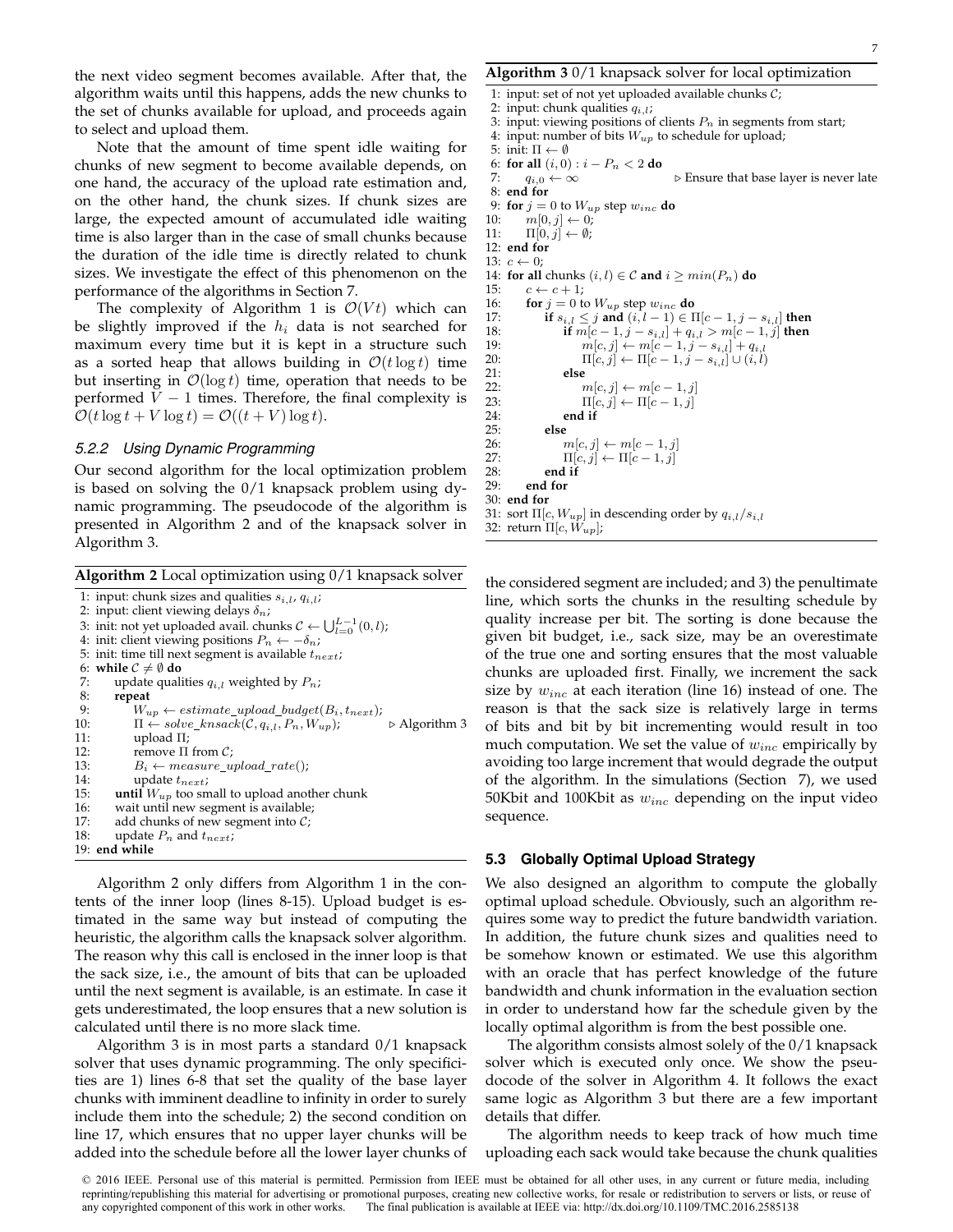#### **Algorithm 4** 0/1 knapsack solver for global optimization

1: input: set of all chunks C; 2: input: chunk sizes and qualities  $s_{i,l}$ ,  $q_{i,l}$ ; 3: input: viewing delays of clients  $\delta$ ; 4: input: bandwidth information  $B_i$ ; 5: init:  $W_{up} \leftarrow \sum_{i=1}^{d+\max \delta_1, ..., \delta_N} B_i;$ 6: init: client viewing positions  $P_n \leftarrow -\delta_n$ ; 7: init:  $\Pi \leftarrow \emptyset$ 8: **for**  $j = 0$  to  $W_{up}$  step  $w_{inc}$  **do**<br>9:  $m[0, j] \leftarrow 0$ : 9:  $m[0, j] \leftarrow 0;$ <br>10:  $\Pi[0, j] \leftarrow \emptyset;$  $\Pi[0, j] \leftarrow \emptyset;$ 11: **end for** 12:  $c \leftarrow 0$ : 13: **for all** chunks  $(i, l) \in \mathcal{C}$  and  $i \geq min(P_n)$  do 14:  $c \leftarrow c + 1$ : 15: **for**  $j = 0$  to  $W_{up}$  step  $w_{inc}$  **do**<br>16: **where**  $P_n$  and  $q_{i,l}$  given  $\Pi$ 16: update  $P_n$  and  $q_{i,l}$  given  $\Pi[c-1, j-s_{i,l}]$ ;<br>17: **if**  $s_{i,l} < j$  **and**  $(i, l-1) \in \Pi[c-1, j-s_{i,l}]$ 17: **if**  $s_{i,l} \leq j$  **and**  $(i, l - 1) \in \Pi[c - 1, j - s_{i,l}]$  **then**<br>18: **if**  $m[c - 1, j - s_{i,l}] + q_{i,l} > m[c - 1, j]$  **and** *n* **if**  $m[c − 1, j − s_{i,l}] + q_{i,l} > m[c − 1, j]$  and  $m[c − 1, j −$  $s_{i,l}] + q_{i,l} > m[c,j-1]$  then 19:  $m[c, j] \leftarrow m[c - 1, j - s_{i,l}] + q_{i,l}$ <br>
20:  $\Pi[c, j] \leftarrow \Pi[c - 1, j - s_{i,l}] \cup (i, l)$ 20:  $\Pi[c, j] \leftarrow \Pi[c - 1, j - s_{i,l}] \cup (i, l)$ <br>21: else 21: **else** 22:  $m[c, j] \leftarrow m[c - 1, j]$ <br>23:  $\Pi[c, j] \leftarrow \Pi[c - 1, j]$  $\Pi[c, j] \leftarrow \Pi[c - 1, j]$ 24: **end if** 25: **else**  $m[c, j] \leftarrow m[c - 1, j]$ 27:  $\Pi[c, j] \leftarrow \Pi[c - 1, j]$ <br>28: end if 28: **end if** 29: **end for** 30: **end for** 31: return  $\Pi[c, W_{up}];$ 

TABLE 2 Simulation parameters.

| Parameter                     | Value range (default value, if applicable)    |  |  |  |
|-------------------------------|-----------------------------------------------|--|--|--|
| simulation repetitions        | 500                                           |  |  |  |
| number of clients             | $1-100(5)$                                    |  |  |  |
| client viewing delay          | $0-30s$                                       |  |  |  |
| average uplink rate $R$       | 1-6 Mbps (2Mbps)                              |  |  |  |
| rate variation range          | $(0.5 - 1.5) \times R$                        |  |  |  |
| rate change probability $p_r$ | $0.1 - 0.9(0.5)$                              |  |  |  |
| video duration                | 80 s                                          |  |  |  |
| video frame rate              | $30$ fps                                      |  |  |  |
| video segment length          | 2 s                                           |  |  |  |
| video resolutions             | QCIF (176x144), CIF (352x288), 4CIF (704x576) |  |  |  |
| <b>SVC</b> layers             | 3                                             |  |  |  |
| layer bitrates (SNR)          | 0.5, 1, 1.5 Mbps                              |  |  |  |
| layer bitrates (spatial)      | 0.1, 0.4, 2.3 Mbps                            |  |  |  |
| video sequences               | city, crew, harbour, soccer                   |  |  |  |
| type of scalability           | SNR/spatial scalability                       |  |  |  |
| video segment fragments       | $1-4(1)$                                      |  |  |  |



(a) Base layer  $(L0)$  (b) Enh. layer  $#1$  (c) Enh. layer  $#2$ 

depend on time. Hence, the chunk qualities need to be updated prior to deciding whether to include a chunk into a sack (line 16). Note that the locally optimal algorithm does not need to account for this issue because the viewing positions of clients do not change during the generation (and playback) of one segment.

Because of the time dependency of chunk qualities, a chunk may deliver a worse quality when put into a larger sack than when put into a smaller size sack. In other words, the more time passes, the worse the quality of a chunk gets because there are fewer and fewer clients that would benefit from its upload. This is not taken into account by a standard 0/1 knapsack solver. We handle this issue by adding the second condition in the if statement on line 18.

Finally, the algorithm does not sort the resulting schedule as the locally optimal one does because the chunks must be uploaded in the order specified by the algorithms solution. Otherwise, the optimality cannot be guaranteed since the viewing progress by clients have been accounted for in the solution, unlike in the local algorithm.

# **6 SIMULATION SETUP**

In order to quantify the performance of the different algorithms, we simulated the behavior of the different uploading algorithms in a number of different situations using Matlab. We used real SVC-encoded video sequence information as input to the simulations. The simulation parameters and their value ranges are summarized in Table 2.

In particular, we encoded the standard video sequences known as *city*, *crew*, *harbour*, *soccer* at 30 frames per second (fps) and 4CIF (704 $\times$ 576) resolution. We believe these sequences may well represent content that is live captured and

Fig. 4. Visual comparison of a detail of the reconstructed *city* sequence when more layers of SNR scalability are considered. Frame #1.

transmitted to make it immediately available to viewers. We employed SNR scalability with three layers (base and two enhancements). The sequences are balanced in terms of spatial details, since *soccer* and *crew* present movements but not so many tiny details, while the opposite holds for the other two sequences. To perform encoding we resorted to the JSVM encoding software v. 9.19.15. The encoding has been configured for the DASH environment by creating 60 frame segments that can be decoded independently from the previous and subsequent segment. Each segment employs a single I frame at the beginning, followed by P frames every 4 frames. Intermediate frames are hierarchically coded B frames. The sequence is terminated by a P frame not to introduce dependencies on the next segment. The same structure is replicated for the two SNR enhancement layers. The layers have been encoded with a fixed quantization parameter in order to achieve approximately 500 kbit/s, 1000 kbit/s and 1500 kbit/s for each of the three layers, respectively. For the spatial scalability case the same coding structure has been used but three different resolutions are employed: QCIF (176 $\times$ 144), CIF (352 $\times$ 288) and 4CIF (704 $\times$ 576). In this case the average bitrate is about 100 kbit/s for the base layer, 400 kbit/s for the intermediate one and 2300 kbit/s for the higher one. These values increase more rapidly than with SNR scalability since each layer is expected to both handle a higher number of pixels and provide an increased visual quality.

The standard video sequences have 300 frames, therefore to generate a sufficiently long video sequence we concate-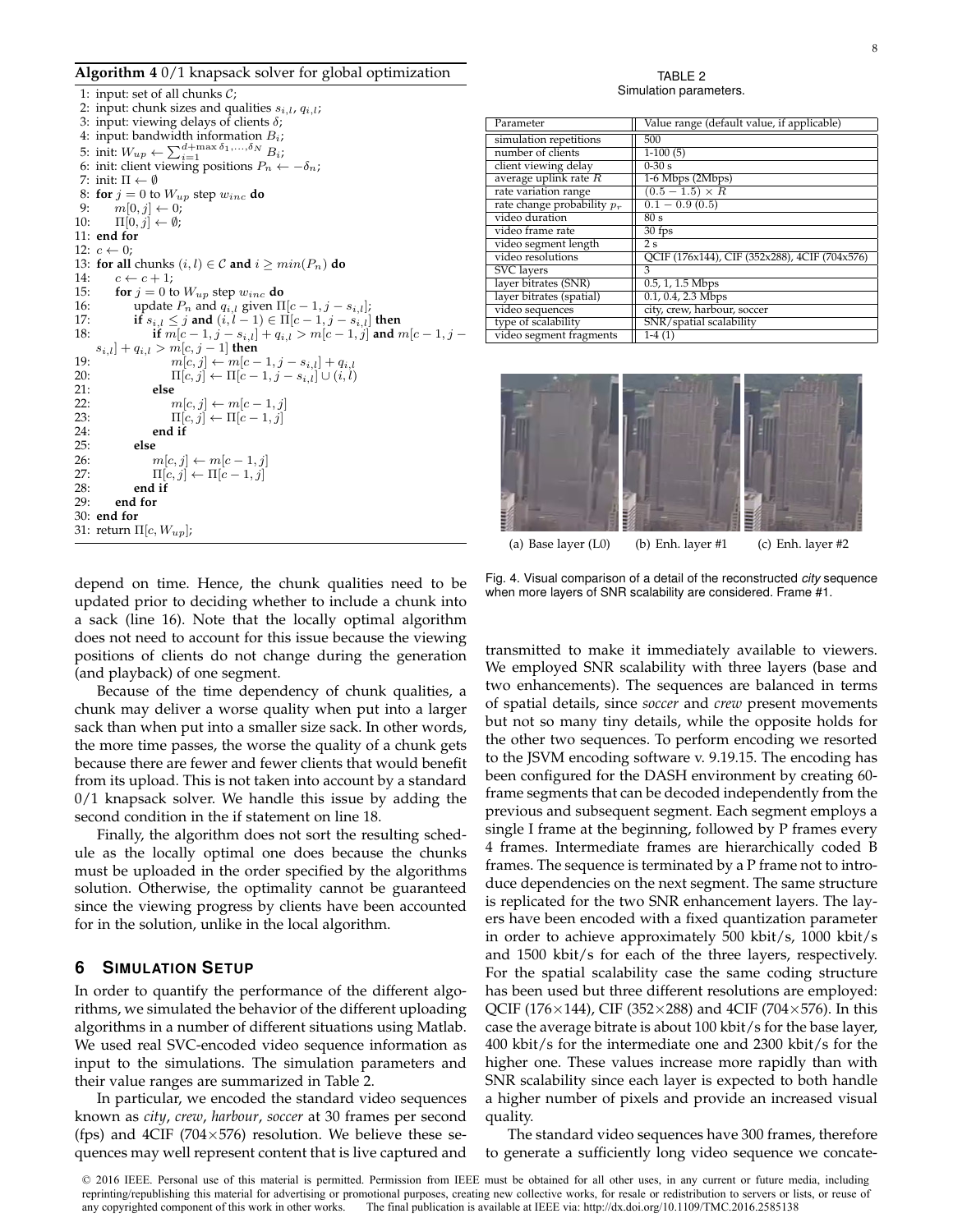TABLE 3 Encoding PSNR (dB) when an increasing number of SNR/spatial enhancement layers is available.

| Sequence | SNR scalability |       |       | spatial scalability |       |       |
|----------|-----------------|-------|-------|---------------------|-------|-------|
|          | base layer      |       |       | base laver          |       |       |
| citu     | 31.82           | 34.99 | 36.42 | 34.06               | 34.14 | 36.28 |
| crew     | 31.41           | 35.25 | 37.18 | 32.99               | 35.37 | 38.19 |
| harbour  | 27.72           | 31.14 | 33.05 | 31.91               | 33.11 | 33.99 |
| soccer   | 30.41           | 34.39 | 36.98 | 30.06               | 35.49 | 38.22 |

nated the four sequences twice (in the order *city*, *crew*, *harbour*, *soccer*), which yields a 80 s video. Table 3 reports the encoding PSNR for the various layers of each sequence for the case of SNR and spatial scalability. A visual comparison of the quality provided by the three layers is shown in Fig. 4.



Fig. 5. Markov chain used to model upload rate variation.  $R$  is the mean upload rate.

We used a Markov chain based model of the wireless channel. The model comprises 11 states corresponding to available bandwidth of 0.5 to 1.5 times the average as illustrated in Figure 5. Such models allow capturing the graceful degradation and improvement of the channel capacity while the user is mobile and of the available bandwidth when more clients join to share the resources of the wireless network that the user is connected to. The model takes two parameters: R is the mean upload rate and  $p_r$  is the probability of transitioning from the current state to next or previous state, both transitions being equally likely (i.e.,  $p_r/2$ ). As each simulated scenario was repeated 500 times, we used at each iteration a different seed (the iteration number) for the random number generator associated with the Markov model. This manoeuvre ensures that the average upload rate measured over all the iterations does not change significantly between different simulated scenarios having different values of  $p_r$  but the same  $R$ .

The video sequences are encoded in such a way that the average bitrate of all the layers combined together is slightly below the highest average bandwidth level in our simulations, while the average bitrate of the base layer is slightly below the lowest average bandwidth level. In other words, all test cases have enough bandwidth to deliver at least the base layer to all clients regardless of their viewing delays. By selecting the test cases in this way, we make an implicit assumption that the client has some knowledge of how much the bandwidth typically varies when choosing the encoding parameters, otherwise the video playback at the viewer side will eventually stall.

Each of the simulated scenarios corresponding to a specific set of parameter values (number of clients, average available bandwidth, and bandwidth variation) was repeated 500 times and results were averaged. For each of these 500 simulations we drew uniformly random viewing

delay between zero and 30 seconds for each client. These viewing delays were given to the algorithms as input parameters except for the naïve algorithms which are oblivious to viewers progress. Note that the exact same 500 sets of viewing delays were used in the different scenarios ensuring that the results are comparable.

We measure different video quality related metrics in order to compare the performance of the algorithms. The average PSNR experienced by the viewers is the main metric. The average layer played is a metric that in most cases heavily correlates with the PSNR. We also keep track of the buffering time which is the amount of time that the client's playback buffer is empty and the player must pause to wait for missing content due to unlucky scheduling decisions.

# **7 PERFORMANCE EVALUATION**

## **7.1 Video Quality**

Figure 6 plots the results in terms of the resulting PSNR for the median client with different amounts of average available bandwidth. Median client here means that we compute the average PSNR for each client of a simulated session and then take the median of those results. The whiskers in the figure correspond to the median of worst and best quality of all the simulation rounds. The state transitioning probability  $p_r$  of the Markov model was set to 0.5 and the video quality metrics are averaged over the five clients simulated. In addition to PSNR, we also analyzed the average layer played by clients. However, since they both behave similarly, we only focus on the average PSNR because it is the metric that our algorithms optimize for. As one might expect, the more bandwidth is available, the better is the video quality regardless of the strategy.



Fig. 6. Average video quality as a function of the average amount of available upstream bandwidth. Whiskers mark the median of each simulation round's best and worst qualities.

The first curious observation is that the vertical strategy delivers surprisingly high video quality. In this case, these results are a bit misleading because the vertical upload strategy is the only one that causes any noticeable amount of buffering time. Specifically, it yields a buffering ratio (total buffering time divided by video duration) of 1.7 and 0.3 for 1 Mbps and 2 Mbps average upload rates, respectively (3 Mbps is just enough to deliver all the layers). All the other strategies yield practically zero buffering ratio for all evaluated cases. Hence, the good playback quality of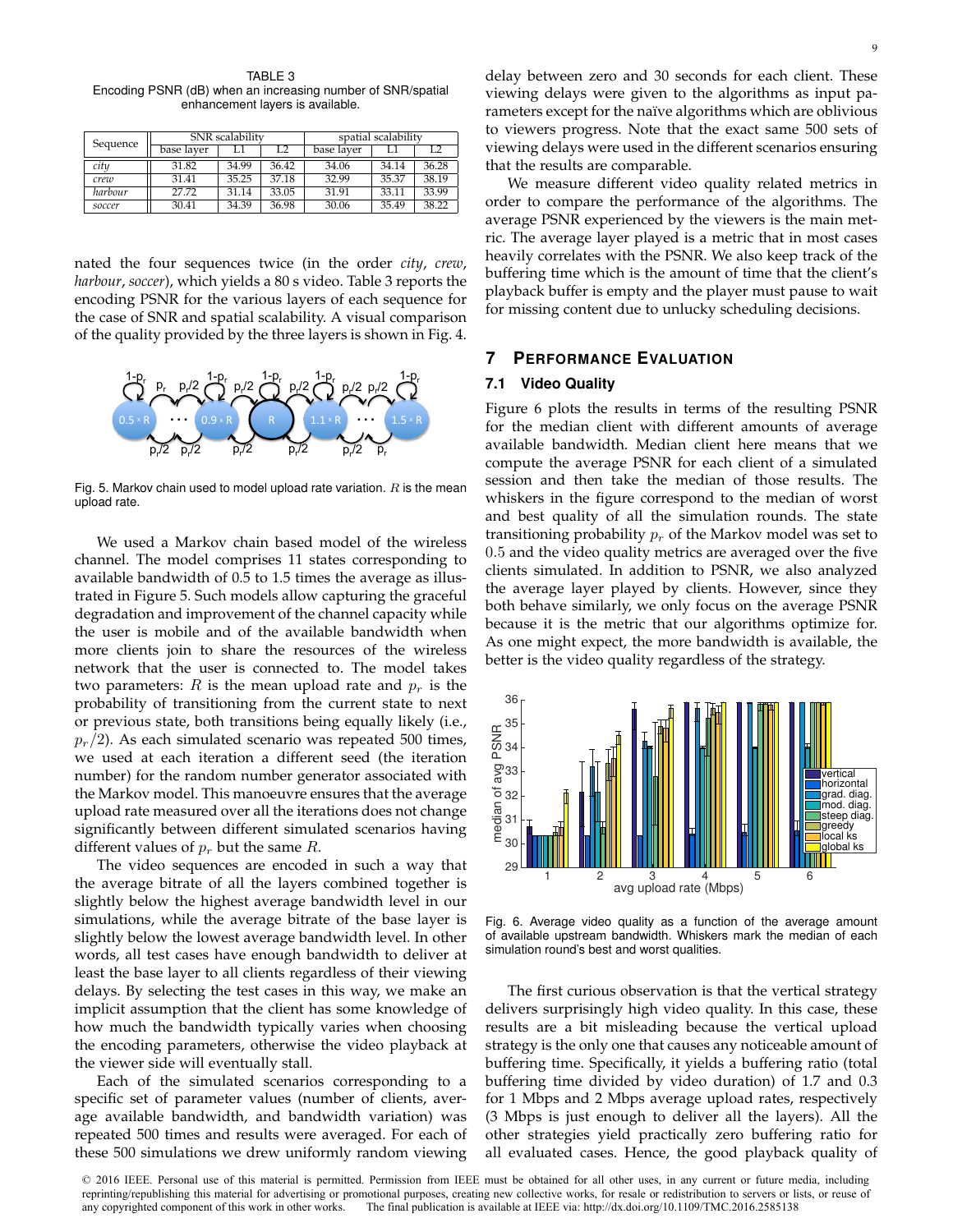the vertical strategy is undermined by high buffering ratio, which we deemed unacceptable when designing our algorithms. Among the other naïve strategies, it seems that the gradual diagonal is the most suitable for the simulated scenarios. However, the issue with any diagonal strategy is that they do not adapt to the network conditions. As explained in [8] for an equivalent diagonal download strategy, the "slope" of the best possible diagonal strategy depends on the available rate and its variation. Hence, a diagonal strategy with fixed parameters only works optimally with specific network conditions. Adjusting a diagonal strategy to the network conditions is essentially what our proposed algorithms do. In our simulations, the gradual diagonal strategy just happened to fit the simulation setup well and the moderate and steep not so well.

Obviously, the strategy that outperforms all the others in every scenario is the one based on the global optimization algorithm (Alg 4) that requires oracle knowledge about future bandwidth and chunk sizes and qualities. The local optimization with knapsack solver (Alg 2), which we call *local knapsack* (ks in the figure), delivers the second best video quality. However, the greedy algorithm performs equally well. It is even marginally better in some cases, which is probably caused by the fact that the knapsack solution is constructed using imperfect knowledge of the amount of bandwidth available to upload chunks. The results thus suggest that using the greedy algorithm, which is much simpler to compute, is a good choice in most cases. However, it should be remembered that the greedy algorithm relies on the assumption that the quality per bit decreases when adding layers. If this assumption cannot be guaranteed, it is better to use the local knapsack algorithm.

We also see that the range between the worst and best case qualities delivered by our algorithms is reasonably small, which is an indication that they deliver a relatively fair level of video quality to different clients. Note that we expect and want to see some differences between clients with different delay, because the algorithms are designed to take advantage of the the delay vs. quality tradeoff. To further illustrate this point, we plot the tradeoff for the different strategies in Figure 7 in a chosen scenario. The clients who benefit the most from the optimized upload strategies compared to the naïve strategies are those having having relatively short delay. In other words, while enabling the delay-quality tradeoff, our algorithms also deliver a more balanced video quality to the clients with different delays compared to the naïve upload strategies. If a more even quality is desired, one could design a different objective function and adjust the algorithms accordingly.

There is a clear difference between the globally optimal video quality and the quality delivered by the two strategies based on local optimization, which suggests that a capability to predict bandwidth variation, such as the solution presented in [9], and upcoming video chunk information would notably improve the video quality. We also evaluated the video quality with a version of the local knapsack that has oracle knowledge about the amount of bandwidth available during the current segment's time interval. In other words, instead of estimating the bandwidth (line 9 of Alg 2) the uploader knows exactly the upload budget. We learned that this knowledge does not substantially improve the results.



Fig. 7. Tradeoff between video quality and delay with 2 Mbps average upload rate.

Hence, so far it appears that the uploader should be able to see further in the future in order to make a difference.

We wanted to make sure that the video sequence specifics do not play a major role in the performance of the different uploading strategies. Hence, we ran the same set of simulations separately with the different video sequences. We repeated each 10s short sequence 8 times in order to obtain 80s long sequences. The simulation results are plotted in Figure 8. The results are qualitatively the same across the different video sequences. Quantitatively the results differ just because the different sequences yield different PSNR values as we saw earlier in Table 3. Hence, we conclude that the contents of the video sequence does not have a major effect on the performance of the algorithms.



Fig. 8. Average video quality with different video sequences and 2Mbps and 4Mbps upload rates.

We next examined the impact of the rate of variation of the available upstream bandwidth and the number of clients. We changed the state transition probability  $p_r$  of the Markov model (Figure 5) and simulated the resulting video quality. The results are plotted in Figure 9. The average video quality becomes slightly worse when there are more clients in the system, which is logical as it is more difficult to optimize the quality experienced by many clients with different viewing delays than to optimize it, for instance, for just one client. But the fact that the rate of variation of the upstream bandwidth seems to have visually no effect on the results is a surprise. In fact, it undermines our hypothesis that the global knapsack performs better than the local knapsack because of its capability to "see" into the future. We uncover the reason in the next step of evaluation where we look at the role of the chunk size.

<sup>© 2016</sup> IEEE. Personal use of this material is permitted. Permission from IEEE must be obtained for all other uses, in any current or future media, including reprinting/republishing this material for advertising or promotional purposes, creating new collective works, for resale or redistribution to servers or lists, or reuse of any copyrighted component of this work in other works. The final publication is available at IEEE via: http://dx.doi.org/10.1109/TMC.2016.2585138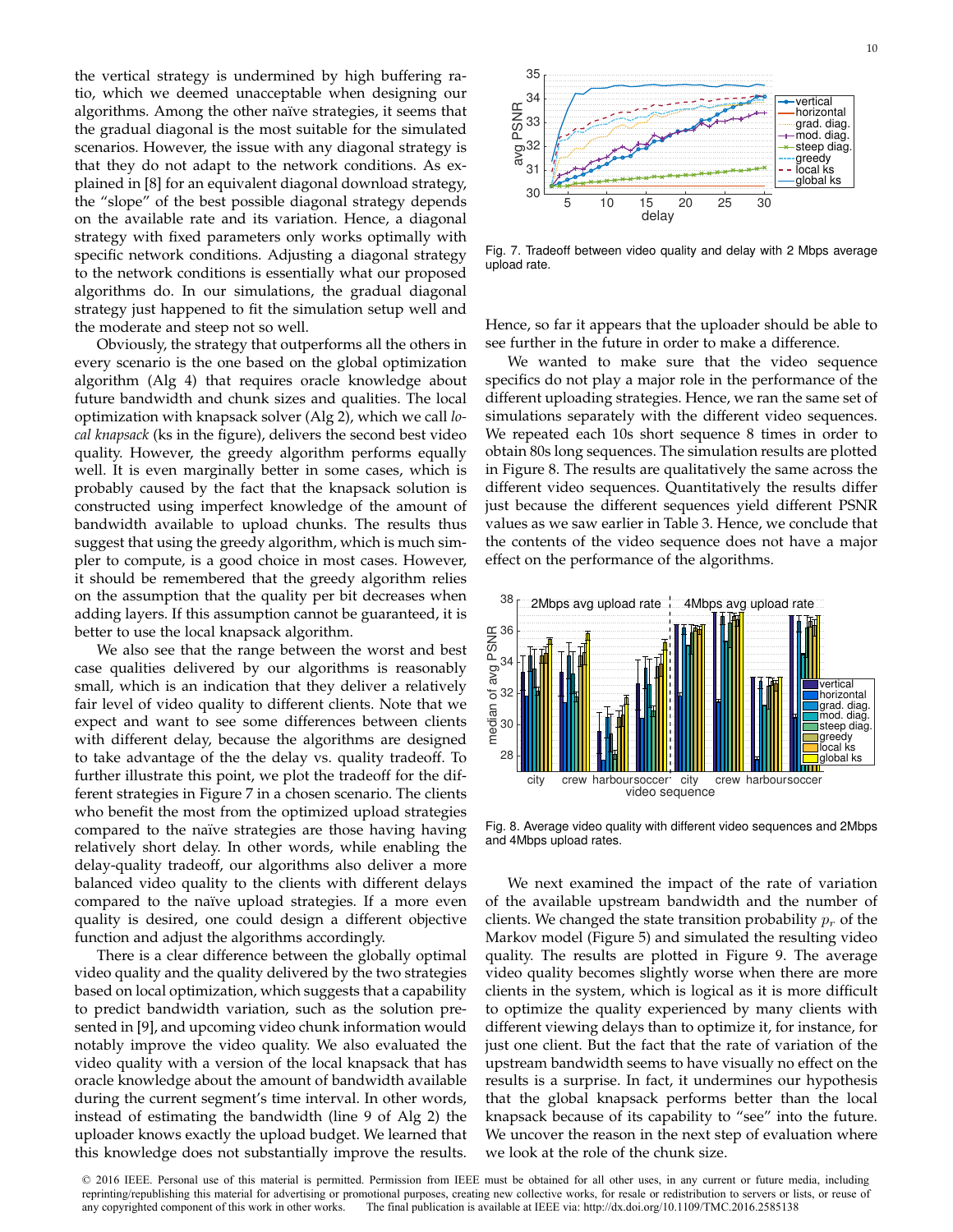

(a) bandwidth variation (5 clients) (b) number of clients (bwvar= 0.5)

Fig. 9. Impact of upload rate variation and number of clients on the video quality. The average upload rate was 2 Mbps.

Before continuing with the evaluation, we wish to inform the reader about the role of the type of scalability. The results presented in the previous section were generated using a video sequence that was encoded using SNR scalability. We also investigated how the type of scalability used in the encoding influences the video quality by reproducing the results with a video sequence encoded using spatial scalability. The results were similar to the case of SNR scalability suggesting that the type of scalability plays a minor role in this work.

#### **7.2 Fragmenting the Video Chunks**

If the video is divided into large chunks, each chunk takes potentially a long time to deliver and the probability of the available bandwidth to change during the upload is greater than in the case of video divided into small chunks. Furthermore, larger chunks tend to cause larger amount of idle time because the uploader determines that it cannot upload the whole enhanced layer chunk before a new segment becomes available. Only the locally optimal algorithms are concerned with this effect since the globally optimal algorithm does not pause to wait for the next segment to be available.

Even if the video content is chunked into several seconds long chunks, each chunk can be delivered in smaller fragments. Considering HTTP-over-TCP-based video delivery, such fragmentation can be easily achieved on the HTTP layer by the uploading client. Fragmenting video chunks may increase header overhead. HTTP level header overhead can be almost completely mitigated by using, for instance, a Websocket-based uploader client. On the other hand, individual IP packets are transported by TCP. It typically uses a maximum segment size of around 1.5 kB, which imposes a limit to a fragment size below which the TCP/IP header overhead increases. However, considering that in the video sequence we use in the evaluation, the size of the base layer chunk, i.e., the layer with the lowest bitrate, is a bit more than 60 kB on the average, this overhead is insignificant unless we split chunks into more than 40 fragments.

To quantify the effect of fragmentation, we simulated scenarios where the 2 s video chunk is delivered in 1- 4 fragments. Each video chunk can be played only after all the fragments have arrived, as would be the case with fragmentation taking place in the HTTP layer. In other words, individual fragments cannot be played. Similarly, the fragments of a given video chunk are available for uploading only after the entire segment has been generated.



Fig. 10. Impact of fragmentation on Fig. 11. Impact of change in avervideo quality. age available upload bandwidth.

Figure 10 shows how the video quality changes when increasing the number of fragments. Note that the global knapsack performs the same with or without fragmentation. The reason is that fragmentation presents an advantage only with local strategies because they can use the remaining idle time before next segment arrival to transmit fragments. In other words, fragmentation reduces the idle wait time but that time is already zero when using the global knapsack algorithm because it computes the entire schedule at once. As a result, the video quality delivered by the two local algorithms clearly improves with fragmentation and is nearly on par with the global algorithm when using four fragments. This is good news as it means that in certain cases by fragmenting the video segments to small enough pieces we can achieve almost optimal video quality using the locally optimal algorithms.

## **7.3 Longer Time Scale Changes in Available Bandwidth**

So far we have only simulated such upload rate variation that happens in short time scale and the average rate remains constant. That kind of variation could be attributed to client churn in a base station and time dependent variations in channel quality due to, e.g., interference. So, the mobile device itself remains stationary. In this section, we investigate what happens when the average upload rate changes during the streaming session. Such variation happens in a longer time scale and would typically be caused by the uploading mobile device moving from good coverage area to a worse one causing degradation of the link quality.

We studied the above described scenarios by letting the upload rate vary around the mean as before but by changing the mean rate itself. We simulated two situations where within the time it takes to generate all the video segments (e.g, video duration), the average upload rate either linearly increases from 1 to 4 Mbps or vice versa, after which the average upload rate stabilizes to 2 Mbps in both cases. Hence, the overall average upload rate is the same over the whole session in the two scenarios.

The results on the left of Figure 11 show that when the average upload rate increases, the locally optimal algorithms are unable to anticipate the rate change in the way that the oracle is (knapsack global). They cannot match the video quality of the oracle algorithm even with fragmentation enabled. However, this effect is not visible in the scenario where the average upload rate decreases. In that case, the locally optimal algorithms with fragmentation provide a video quality that is on par with the oracle.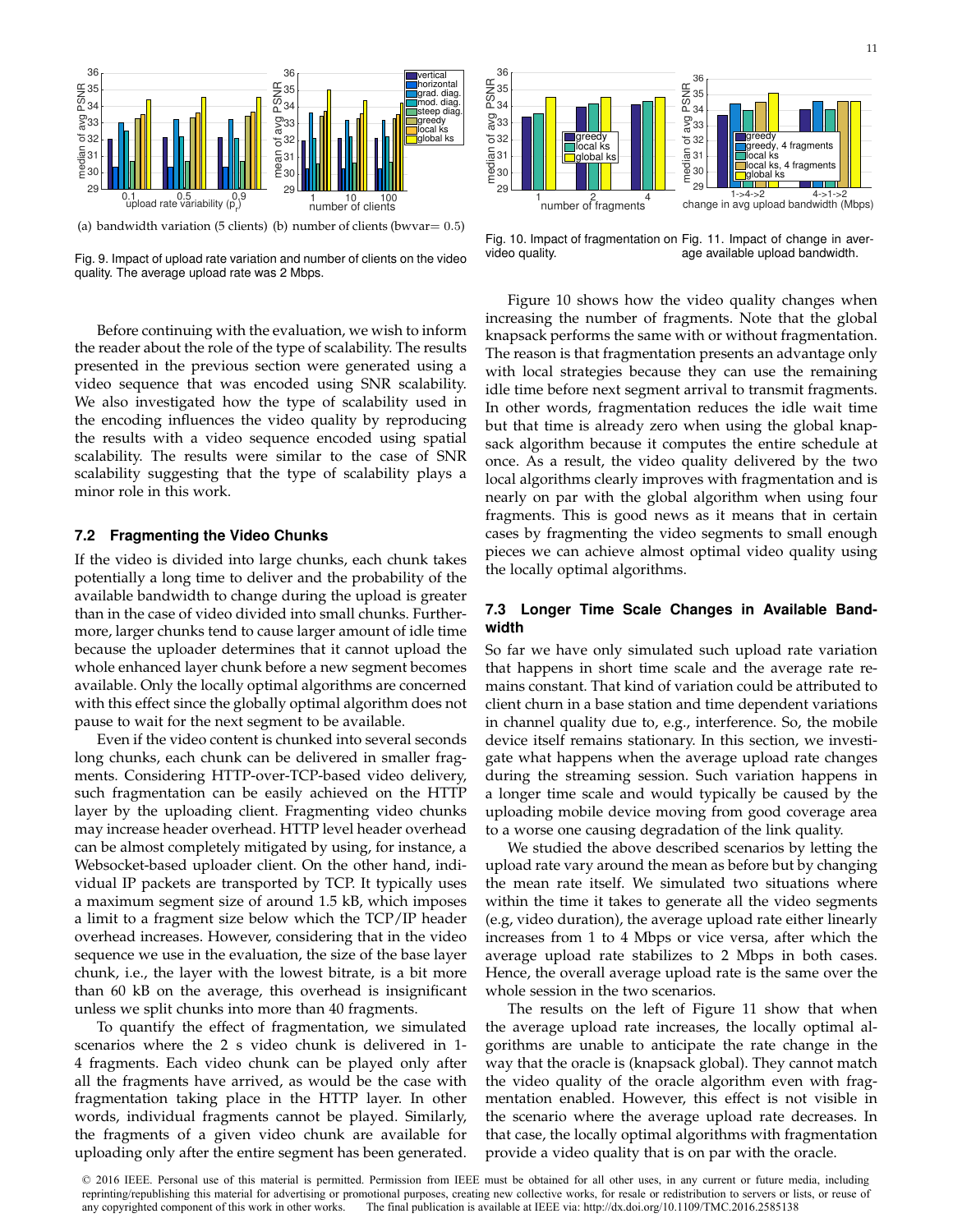The reason for this difference in behavior can be explained by reasoning what is the advantage of the oracle in both cases. In case of increasing upload rate, the oracle algorithm can take more risky choices in uploading enhancement layer chunks of earlier segments even if it slows down the progress of uploading the lower layer chunks because it knows that later on it will have more capacity to catch up. The locally optimal algorithms do not know this and, therefore, they will choose to upload lower layers first that improve the PSNR the most. However, later on when the upload rate has increased and there is plenty of capacity left over, it is too late to upload the enhancement layers of the earlier segments. This phenomenon does not exist in the case of decreasing average upload rate.

To conclude, these results demonstrate that being able to predict the upload rate and to apply the global knapsack algorithm has potential to improve the results compared to the local knapsack or greedy algorithm, especially when the mean rate increases over a relatively long period of time.

# **8 RELATED WORK**

Layered video coding has been around for well over a decade, hence its use in a number of wireless environments has been extensively studied. For instance, Wu et al. [10] present one of the first pieces of work that studies the use of layered coding to transmit video over broadband wireless networks. Schierl et al. [11] discuss in a more general sense the use of scalable video coding with mobile video transmission. More recently, Migliorini et al. [12] analyze SVC video streaming over WiMax and look specifically at the impact of different encoding options. Van Der Schaar et al. [13] investigate how to optimize SVC video quality when transmitted over 802.11a/e that uses coordinated channel access (HCF) instead of random access MAC. SVC streaming in mobile ad-hoc networks has also been investigated [14], including scenarios with multiple video sources [15]. Hsu et al. [16] study broadcasting of scalable video streams over dedicated broadcast networks. Hu et al. [17] propose algorithms for femtocell cognitive radio networks that enable near optimal delivery of scalable video so that capacity use is maximized and interference limited. Kang et al. [18] consider how to schedule scalable video for 3G broadcast and multicast. They emphasize protecting the base layer with ARQ mechanisms to avoid missed segments. Other works focus on more specific scenarios or requirements. Ramzan et al. [19], for instance, present an overview of peer-to-peer (P2P) streaming of scalable video. Also Abboud et al. [20] studied the use of SVC in P2P Video-on-Demand systems. They specifically looked into the SVC layer selection algorithms and the quality metric trade-offs within. An interesting application of SVC is presented by Hsu et al. [21]. They leverage the scalability to trade quality to battery life of a mobile device when the latter is scarce. The use of caches in the context of scalable video has also been investigated. For example, Kangasharju et al. [22] study the problem of distributing layered video over the Internet through caches. Specifically, they examine which videos and which layers in the videos should be cached. They model their problem as a 2-resource stochastic knapsack and present heuristics to solve it.

Joint source channel coding has also been applied in the context of wireless transmission. Kondi et al. [23] present a system in which the video is encoded by accounting for the characteristics of the wireless channel over which the video will be transported. Specifically, they investigate the application of unequal error protection (UEP) to scalable video, making more efforts to correctly transport the most important frames. Others also focused on optimizing error control schemes for SVC. For instance, Kang et al. [24] propose a cross-layer error control scheme for scalable video broadcasting in CDMA2000 systems. Similarly, Zhang et al. [25] present a UEP scheme for scalable video transmission over 3G network. Also Yang et al. [26] propose to employ UEP with scalable video but they focus specifically on error differentiation, i.e., congestion vs. bit-error induced packet loss, on the transport level. Such loss differentiation is no longer typically done as modern mobile networks provide a highly reliable service, such as the LTE link layer that runs a two-layer ARQ mechanism in order to prevent any bit errors from propagating to higher layers [27]. More recently, Ji et al. [28] have also studied joint source-channel coding for broadcasting to heterogeneous devices, Li et al. [29] design a scheme that combines SVC and adaptive modulation and coding for wireless video multicasting, Lin et al. [30] also study video multicasting in a multirate wireless network proposing a rate scheduling model that optimizes the visual quality for a multicast group while guaranteeing a minimum quality to all clients, and Otwani et al. [31] develop optimal scheduling policies for scalable video transmission over single and multiuser wireless channels. Our work is complementary to theirs in that joint source-channel coding could be used to improve the efficiency of the transmission of individual segments over the wireless channel. However, merging the two solutions may be challenging: We do not know precisely when a video segment will be transmitted when using our scheduler. Therefore, it is difficult to tune encoding parameters since channel characteristics, e.g., bandwidth, may have changed by the time of transmission.

The possibilities of SVC in the context of DASH video streaming have received increasing attention in the last few years. The challenges and opportunities presented by the use of scalable video content in DASH are investigated, for instance, in [4], [32], which particularly focus on network caches. Zahran et al. [33] show how multiple TCP connections can be used on high-delay links in order to optimize the performance of DASH streaming of scalable video content. Probably the closest pieces of work that we are aware of are those presented by Andelin et al. [8] and Chen et al. [34]. They both investigate layer switching algorithms for clients receiving SVC content and, in the former, combined with DASH. Differently from our work, the authors focus on the downstream scheduling of stored SVC-encoded content. Wang et al. [35] also present an adaptive framework for streaming stored SVC content. Although the problem formulation in the work by Li et al. [36], which presents a solution for distributed streaming quality adaptation, resembles that of ours, their system is designed for streaming on-demand pre-encoded SVC content. Hu et al. [37] approach the video quality optimization problem in wireless networks with a proxy deployed at the network edge. The proxy delivers SVC streams at dynamically cho-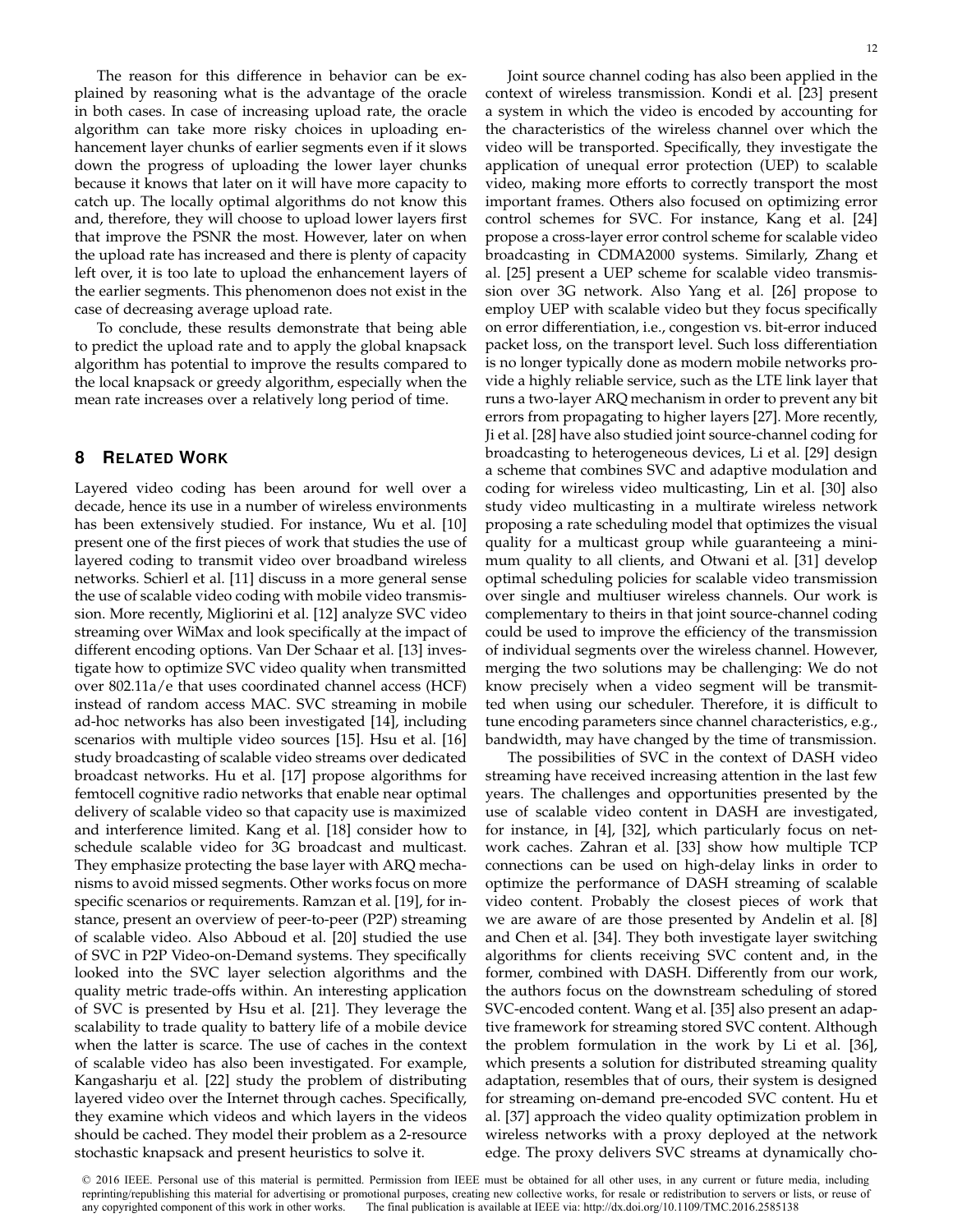sen rates that are selected on the basis of the queue size at the access network. Freris et al. [38] studies delivery of on-demand scalable video to clients that are connected to multiple networks having different characteristics, such as cognitive multiradio devices. Also Xing et al. [39] have investigated a similar problem.

For the case of mobile video upload it is possible to use a server to transcode video and redistribute it using plain DASH [40], but a near real-time system can be achieved only by limiting the video resolution, otherwise the server becomes a bottleneck. This is a strong motivation for our approach to use a standard stateless HTTP servers and produce ready-to-distribute content directly on the mobile device. Our approach requires the mobile device to be capable of real-time encoding SVC video which has been shown to be feasible [41] but is currently not widely available.

Quality of experience aspects of video streaming have also been studied extensively. Recent examples include [42] that report on a large scale measurement study of mobile video usage. Krishnan et al. [43] study the effect of initial joining time and buffering events on the engagement in watching videos. Dobrian et al. [44] provide some insights into mapping the considered QoE metrics to user behavior through a utility function and present a predictive model of Internet video QoE in their follow-up work [45].

Our previous work [7] tackled the issue of SVC upload over HTTP from mobile devices to multiple clients by presenting some heuristic scheduling strategies. The present work substantially extends it with an analytical formulation and analysis of the problem considering both global and local optimization goals, as well as optimized algorithms (both optimal and approximate) that can run on mobile devices with limited complexity. The simulation results show that performance is close to the highest achievable by an oracle-based optimal scheduling algorithm.

The encoding workload by the mobile device increases since scalable coding adds complexity, which may raise concerns about the impact on battery life. It is clear that SVC encoding will increase the energy consumption compared to non-scalable encoding. However, hardware-accelerated encoding process in smartphones appears to be a relatively small contributor to the total energy consumption compared to the camera itself when shooting and streaming live video [46]. Moreover, Chen et al. demonstrated the feasibility to design hardware-supported SVC encoders with reasonable energy consumption (300-400 mW) [41].

# **9 CONCLUSIONS**

This work investigated the problem of designing optimized adaptation strategies for a multi client scenario when a live video content is shared by a mobile user. Scalable video coding and chunked HTTP streaming have been considered, as well as stateless HTTP servers not to negatively influence the scalability of the system. The upload scheduling problem has been analytically formulated, its complexity has been analyzed and a globally optimal, a locally optimal, and a simple greedy algorithms have been provided. Simulation results show that in most cases the local and greedy algorithms perform equally well and that in some cases they can deliver nearly as good video quality as the globally optimal

solution. However, we also demonstrate other situations where they miss opportunities to improve the video quality and perform inferior to the globally optimal algorithm. The complexity of the proposed algorithms is limited, hence they can be effectively employed in mobile devices.

#### **ACKNOWLEDGMENTS**

This work was supported by the Academy of Finland, grant number 278207, and Aalto Science Institute.

#### **REFERENCES**

- [1] ISO/IEC 23009, "Dynamic adaptive streaming over HTTP (DASH)," 2012.
- [2] J.-R. Ohm, "Advances in scalable video coding," *Proceedings of the IEEE*, vol. 93, no. 1, pp. 42–56, 2005.
- [3] ISO/IEC 14496-10 & ITU-T H.264, "Annex G extension of the H.264/MPEG-4 AVC," Nov. 2007.
- [4] Y. Sanchez, T. Schierl, C. Hellge, T. Wiegand, D. Hong, D. De Vleeschauwer, W. Van Leekwijck, and Y. Le Louedec, "iDASH: improved dynamic adaptive streaming over HTTP using scalable video coding," in *Proceedings of the 2nd ACM conference on Multimedia systems*, San Jose, CA, USA, Feb. 2011, pp. 257–264.
- [5] G.J. Sullivan and T. Wiegand, "Rate-distortion optimization for video compression," *IEEE Signal Processing Magazine*, vol. 15, no. 6, pp. 74–90, Nov. 1998.
- [6] R. P. Stanley, *Enumerative Combinatorics*, vol. 1, Cambridge University Press, 2nd edition, Dec. 2011.
- [7] M. Siekkinen, A. Barraja, J.K. Nurminen, and E. Masala, "Exploring the delay versus quality tradeoff in real-time streaming of scalable video from mobile devices," in *Proc. of 2nd IEEE Intl. Workshop on Mobile Multimedia Computing (MMC ICME Workshop)*, Torino, Italy, June 2015.
- [8] T. Andelin, V. Chetty, D. Harbaugh, S. Warnick, and D. Zappala, "Quality selection for dynamic adaptive streaming over HTTP with scalable video coding," in *Proceedings of the 3rd ACM Multimedia Systems Conference*, Feb. 2012, pp. 149–154.
- [9] H. Riiser, T. Endestad, P. Vigmostad, C. Griwodz, and P. Halvorsen, "Video streaming using a location-based bandwidthlookup service for bitrate planning," *ACM Trans. Multimedia Comput. Commun. Appl.*, vol. 8, no. 3, pp. 24:1–24:19, July 2012.
- [10] D. Wu, Y.T. Hou, and Y.-Q. Zhang, "Scalable video coding and transport over broadband wireless networks," *Proceedings of the IEEE*, vol. 89, no. 1, pp. 6–20, Jan. 2001.
- [11] T. Schierl, T. Stockhammer, and T. Wiegand, "Mobile video transmission using scalable video coding," *IEEE Transactions on Circuits and Systems for Video Technology*, vol. 17, no. 9, pp. 1204– 1217, Sept. 2007.
- [12] D. Migliorini, E. Mingozzi, and C. Vallati, "Performance evaluation of H.264/SVC video streaming over mobile WiMAX," *Computer Networks*, vol. 55, no. 15, pp. 3578–3591, 2011.
- [13] M. Van Der Schaar, Y. Andreopoulos, and Z. Hu, "Optimized scalable video streaming over IEEE 802.11 a/e HCCA wireless networks under delay constraints," *IEEE Transactions on Mobile Computing*, vol. 5, no. 6, pp. 755–768, June 2006.
- [14] M. Qin and R. Zimmermann, "An adaptive strategy for mobile ad hoc media streaming," *IEEE Transactions on Multimedia*, vol. 12, no. 4, pp. 317–329, June 2010.
- [15] T. Schierl, K. Ganger, C. Hellge, T. Wiegand, and T. Stockhammer, "SVC-based multisource streaming for robust video transmission in mobile ad hoc networks," *IEEE Wireless Communications Magazine*, vol. 13, no. 5, pp. 96–103, Oct. 2006.
- [16] C.-H. Hsu and M. Hefeeda, "Flexible broadcasting of scalable video streams to heterogeneous mobile devices," *IEEE Transactions on Mobile Computing*, vol. 10, no. 3, pp. 406–418, Mar. 2011.
- [17] D. Hu and S. Mao, "On medium grain scalable video streaming over femtocell cognitive radio networks," *IEEE Journal on Selected Areas in Communications*, vol. 30, no. 3, pp. 641–651, Apr. 2012.
- [18] K. Kyungtae, Y. Cho, J. Cho, and H. Shin, "Scheduling scalable multimedia streams for 3G cellular broadcast and multicast services," *IEEE Transactions on Vehicular Technology*, vol. 56, no. 5, pp. 2655–2672, Sept. 2007.